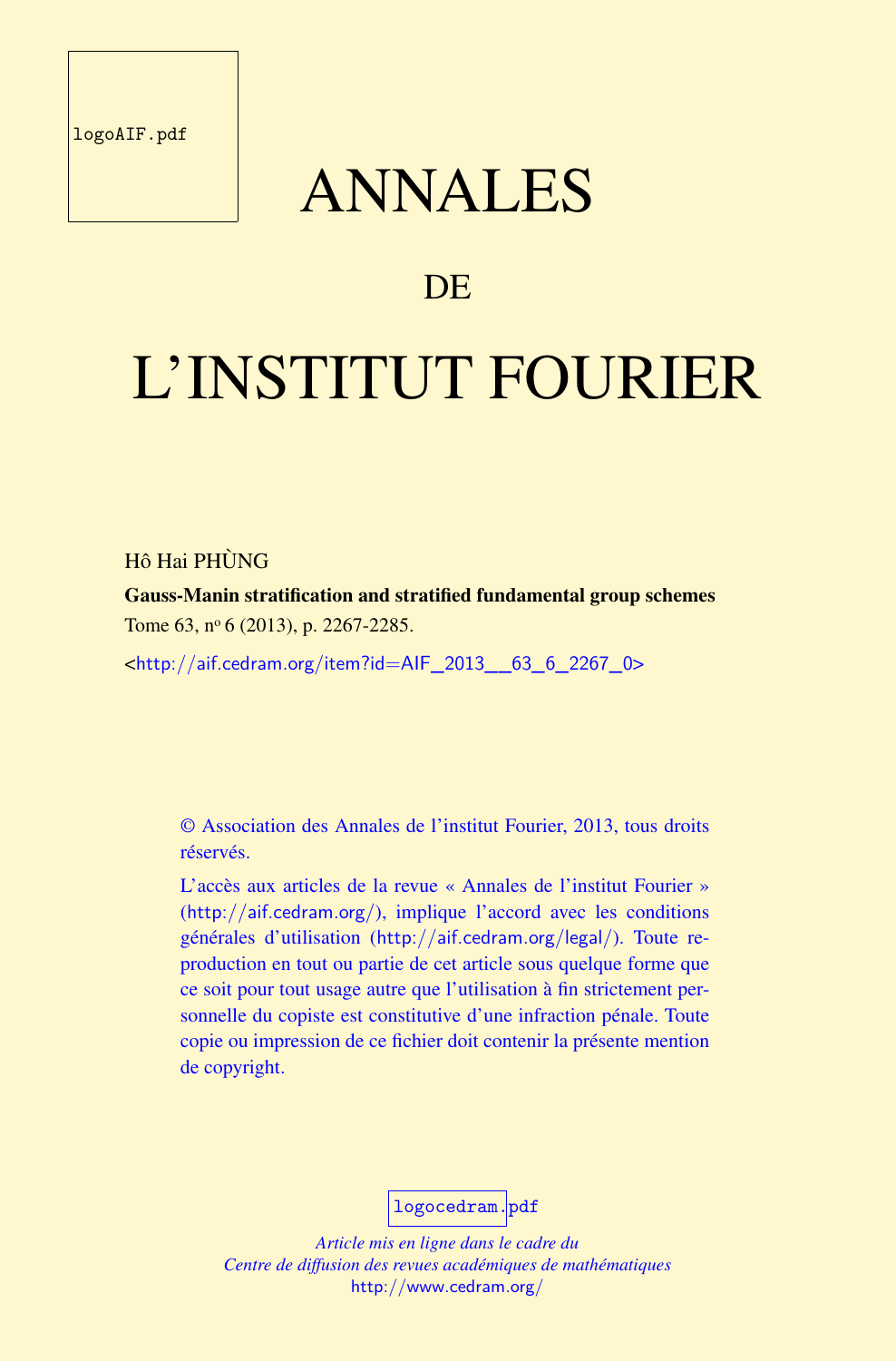#### GAUSS-MANIN STRATIFICATION AND STRATIFIED FUNDAMENTAL GROUP SCHEMES

#### **by Hô Hai PHÙNG (\*)**

Dedicated to Professor Hà Huy Khoái on the occasion of his sixty-fifth birthday

ABSTRACT. — We define the zero-th Gauss-Manin stratification of a stratified bundle with respect to a smooth morphism and use it to study the homotopy sequence of stratified fundamental group schemes.

Résumé. — On définit la stratification de Gauss-Manin d'un fibré stratifié relativement à un morphisme lisse et on l'utilise pour étudier la suite d'homotopie des groupes fondamentaux stratifiés.

#### **Introduction**

Let  $X/k$  be a smooth scheme, where  $k$  is a field of characteristic 0. A connection on *X* is an  $\mathcal{O}_X$ -module *E* equipped with an  $\mathcal{O}_X$ -linear map  $\nabla : \mathcal{D}er(X/k) \longrightarrow \mathcal{E}nd_k(E)$ . Notice that  $\mathcal{D}er(X/k)$  is a sheaf of Lie algebras and  $\mathcal{E}nd_k(E)$  is also a sheaf of Lie algebras with respect to the commutator. The connection  $\nabla$  is said to be flat if it is a homomorphism of Lie algebras. Since *k* has characteristic 0, a flat connection  $\nabla$  induces an algebra homomorphism from the sheaf of differential operators  $\mathcal{D}iff(X/k)$  to  $\mathcal{E}nd(X/k)$ . Thus a flat connection on *E* is the same as a  $\mathcal{D}iff(X/k)$ -module structure on *E*. This is no longer the case if *k* has positive characteristic. In the latter case, the action of  $Diff(X/k)$  on *E* is called the stratification. Briefly speaking, a stratification is a family of connections. This notion is due to A. Grothendieck, see [1] for details.

Keywords: Stratified bundle, Gauss-Manin stratification, homotopy sequence. Math. classification: 14F05, 14F35, 14L17.

<sup>(\*)</sup> This research is funded by Vietnam National Foundation for Science and Technology Development (NAFOSTED) under grand Nr. 101.01-2011.34.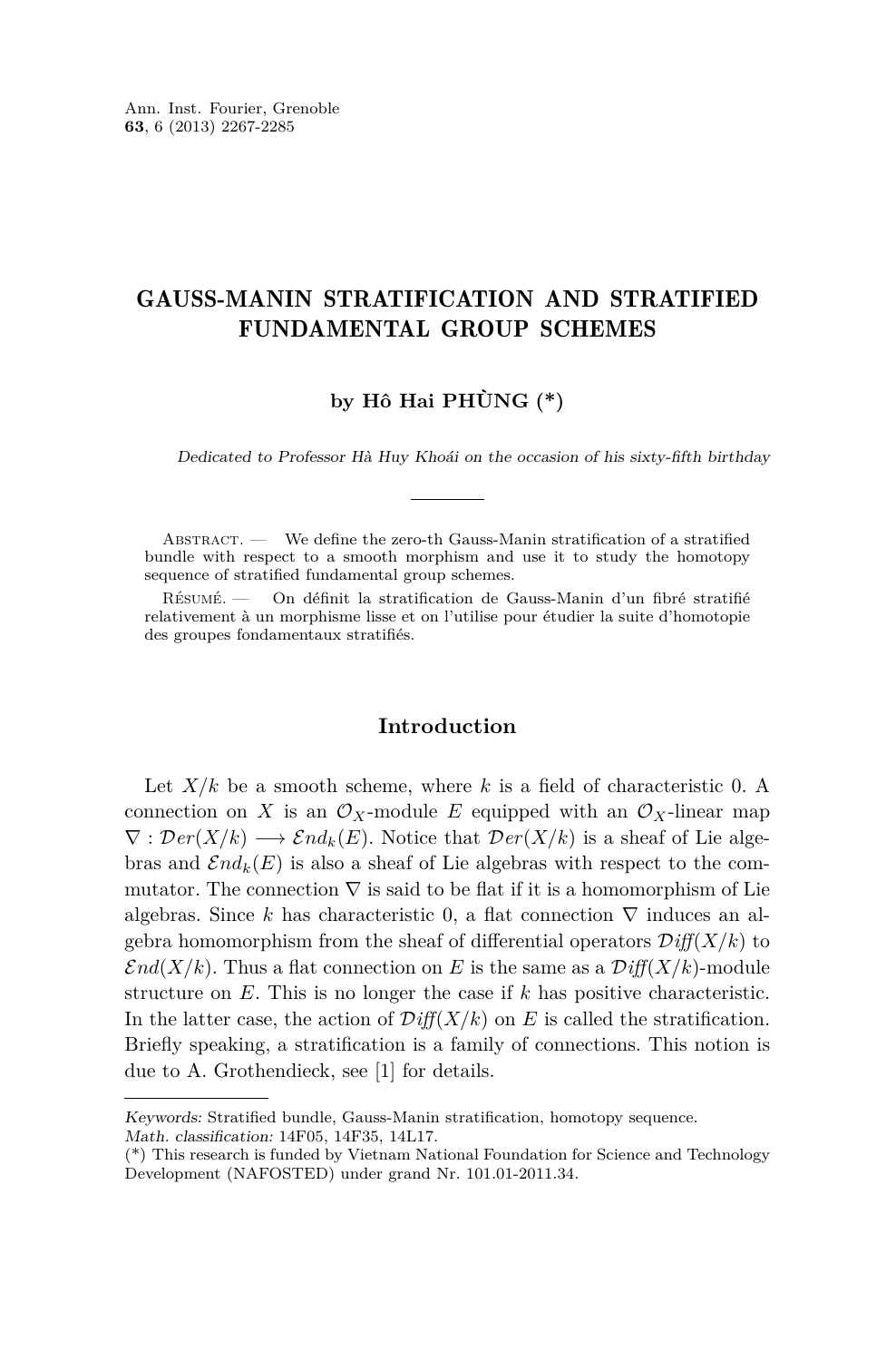The famous example, due to A. Grothendieck, that in characteristic *p* the notion of stratified sheaves and of flat connections are different, is given in terms of a Gauß-Manin connection. It is known that a stratified sheaf, which is coherent as  $\mathcal{O}_X$ -module, is locally free. One can construct a Gauß-Manin connection from a family of elliptic curves, which is not locally free, cf. [1, Chapter 1]. However, if we start with stratified sheaves and define for them appropriately Gauß-Manin connections, then these become stratified sheaves. This is one of the main results of the underlying work.

A disadvantage of the notion of stratification in characteristic  $p > 0$  is that it requires infinitely many conditions. On the other hand, in this case, stratified sheaves have many of the good properties that the flat connections have in characteristic 0, for instance, a stratified sheaf which is coherent as an  $\mathcal{O}_X$ -module is locally free and the category of stratified bundles is an abelian, tensor category. Tannaka duality applied to this category and the fiber functor at a rational point yields a pro-algebraic group scheme, called the stratified fundamental group scheme. Many interesting properties of this group scheme have been found, see e.g. in [6, 12, 3].

In this work we are interested in the exactness of the homotopy sequence of the stratified fundamental groups associated to a smooth proper maps. The question is still open in its general formulation. We show however the exactness of the homotopy sequence of the solvable quotients. The proof is based on the base change property of the 0-th stratified Gauß-Manin connection. Our method also allows one to show the Künneth type formula for the product of smooth schemes (one of which is proper). This fact has indeed been proved implicitly by Gieseker (by another method)[6, Prop. 2.4].

#### **1. Stratified sheaves**

In this section we extend the equivalence of the notions of stratified bundles and flat bundles, given in [6] to the relative setting.

Let  $X \stackrel{f}{\longrightarrow} S$  be a smooth map of schemes over *k*, where *k* is a field of characteristic  $p > 0$ .

Let  $\mathcal{D} \text{iff}(X/S)$  denote the sheaf of algebras of  $\mathcal{O}_S$ -linear differential operators on  $\mathcal{O}_X$ :

$$
\mathcal{E}nd_{\mathcal{O}_S}(\mathcal{O}_X) \supset \mathcal{D} \text{iff}(X/S) = \bigcup_m \mathcal{D} \text{iff}^m,
$$

where  $\mathcal{D}$ *iff*<sup>0</sup> =  $\mathcal{O}_X$  ( $\mathcal{O}_X$  acts on itself by multiplication), and  $\mathcal{D}$ *iff<sup>m</sup>* ⊂  $Diff^{m+1}$  are defined inductively. An operator  $D \in \mathcal{E}nd_{\mathcal{O}_S}(\mathcal{O}_X)$  lies in  $\mathcal{D} \text{ iff}^m$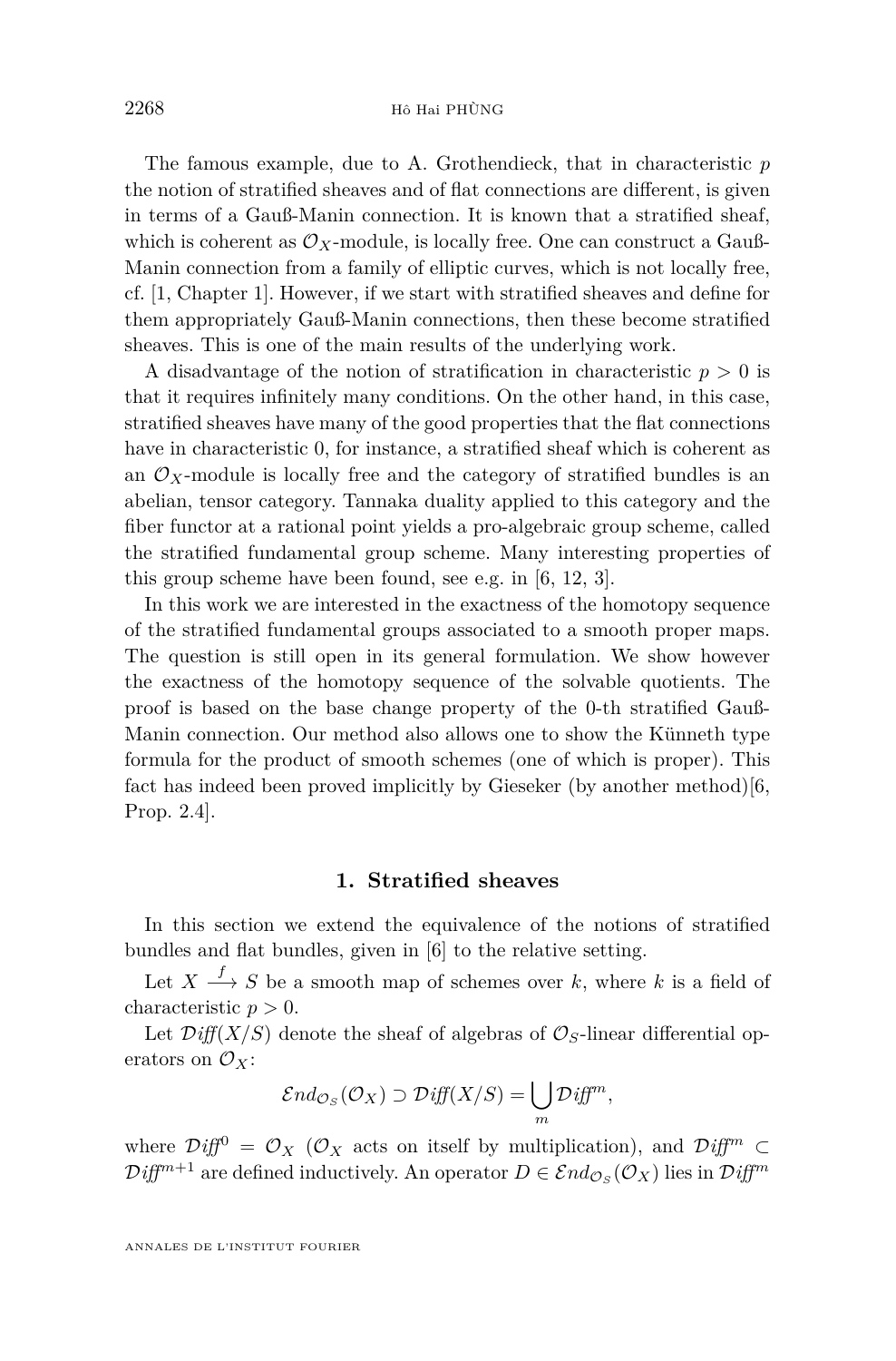if for any  $a \in \mathcal{O}_X$ , the operator  $D_a$ ,

$$
D_a(t) = D(at) - aD(t), t \in \mathcal{O}_X
$$

lies in D*iffm*−<sup>1</sup> . Elements of D*iff<sup>m</sup>* are called differential operators of order (not exceeding) *n*. One checks that  $\mathcal{D} \text{iff}^1 = \mathcal{D} \text{er}(X/S) + \mathcal{O}_X$ .

Let  $x_1, \ldots, x_k$  be local coordinates on  $X/S$ , i.e.,  $dx_1, \ldots, dx_k$  form a basis for  $\Omega^1_{X/S}$ . Then  $\mathcal{D}\text{iff}(X/S)$ , as a left  $\mathcal{O}_X$ -module, has a local basis consisting of the following operators

(1) 
$$
D_{\mathbf{n}}, \mathbf{n} = (n_1, \dots, n_k), D_{\mathbf{n}}(x^{\mathbf{m}}) = {\mathbf{m} \choose \mathbf{n}} x^{\mathbf{m} - \mathbf{n}},
$$

here  $x^l = x_1^{l_1} \dots x_k^{l_k}$ . We have the following multiplication rule:

(2) 
$$
D_{\mathbf{m}}D_{\mathbf{n}} = \binom{\mathbf{m} + \mathbf{n}}{\mathbf{n}} D_{\mathbf{m} + \mathbf{n}}.
$$

See [8, 16.11.2]. In particular these operators commute. Note however that they don't commute with the operator of order 0,  $t_a : b \mapsto ab$ . Their commuting rule is given above:  $[D, t_a] = D_a$ .

For instant we have  $D_{(0,\ldots,1,\ldots,0)} = \partial_{x_i}$ . Note that, unlike the characteristic 0 case, these operators do not generate  $\mathcal{D}iff(X/S)$ .

A stratified sheaf is a quasi-coherent  $\mathcal{O}_X$ -module equipped with an action of  $\mathcal{D}iff(X/S)$ , that is, an  $\mathcal{O}_S$ -linear algebra homomorphism

(3) 
$$
\nabla : \mathcal{D} \text{iff}(X/S) \longrightarrow \mathcal{E} \text{nd}_{\mathcal{O}_S}(E)
$$

such that for  $a \in \mathcal{O}_X$ ,  $\nabla(a) = t_a$  - the multiplication by *a*. Morphism between stratified sheaves are those  $\mathcal{O}_X$ -module maps that commute with the actions of  $Diff(X/S)$ . The category of stratified sheaves over  $X/S$  is denoted by Str(*X/S*).

We now give an alternative description of stratified sheaves, called flat sheaves. First, recall the notion of relative Frobenius. Let  $F<sub>S</sub>$  (resp.  $F<sub>X</sub>$ ) denote the (absolute) Frobenius map of *S* (resp. *X*). Let  $X^{(1)}$  be the pullback of  $X$  by  $F_S$ :

$$
X^{(1)} := X \times_{F_S} S.
$$

Locally, functions on  $X^{(1)}$  have the form  $s \otimes a$ ,  $a \in \mathcal{O}_X$ ,  $s \in \mathcal{O}_S$ , with  $s \otimes ta = st^p \otimes a$ . Since the absolute Frobenius of *X* is compatible with *F<sub>S</sub>*, by the universal property of  $X^{(1)}$  we have a map  $F: X \longrightarrow X^{(1)}$ , the relative Frobenius of *X*. *F* is given by the map  $\mathcal{O}_{X^{(1)}} \longrightarrow \mathcal{O}_X$ ,  $s \otimes a \mapsto sa^p$ .

Let *E* be a stratified sheaves on *X/S*. The restriction of  $\nabla$  to  $\mathcal{D}er(X/S)$ is a connection on *E*, denoted by  $\nabla^{(0)}$ . The *p*-curvature of this connection is zero, since  $\nabla$  is an algebra homomorphism. Hence, according to a theorem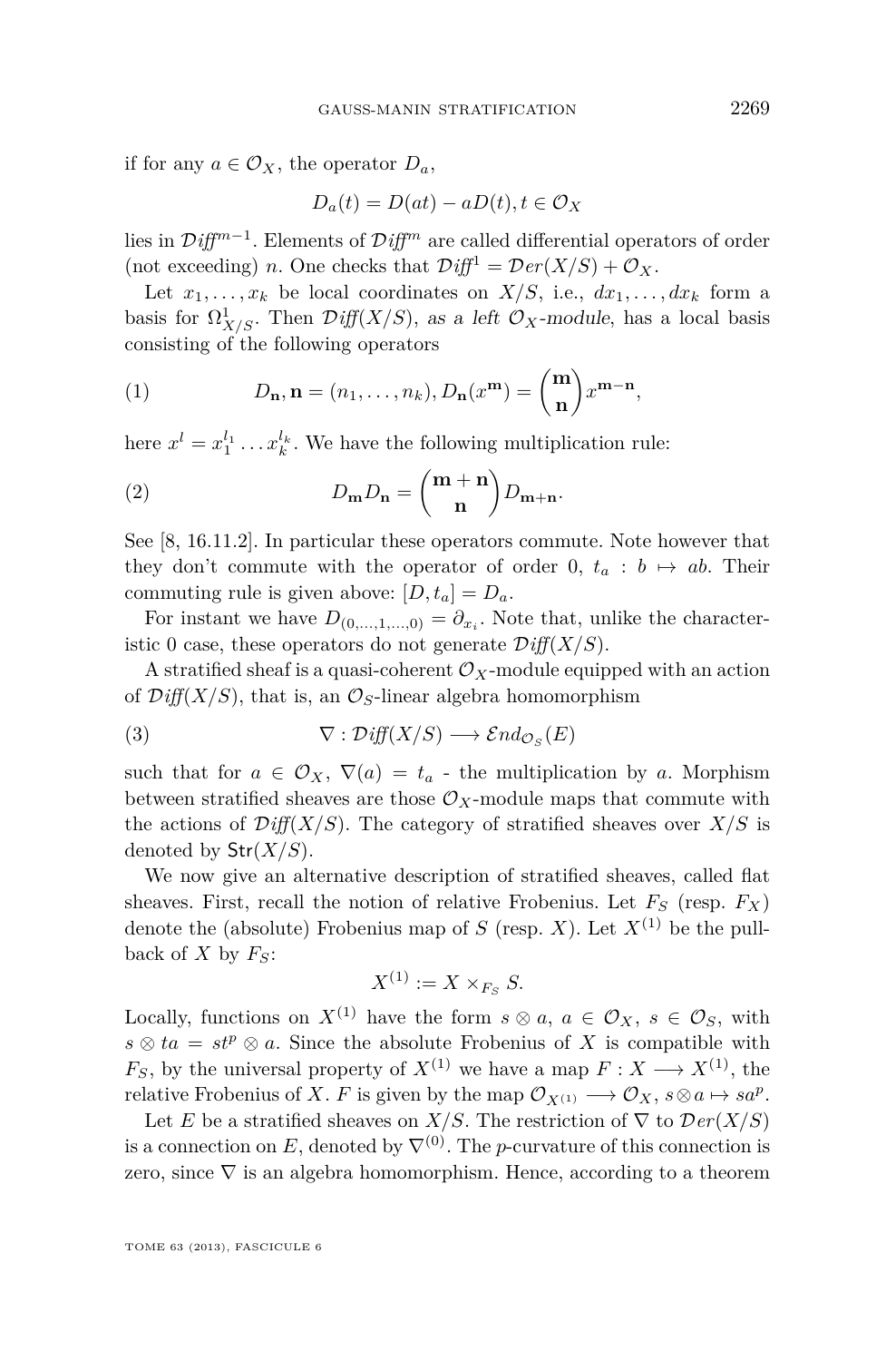of Cartier [10, Thm 5.1], the subsheaf  $E^{(1)}$  of sections killed by  $Der(X/S)$ is  $\mathcal{O}_{X^{(1)}}$ -linear, where the action of  $\mathcal{O}_{X^{(1)}}$  given as follows:

(4) 
$$
(s \otimes a)(e) = sa^p e, a \in \mathcal{O}_X, s \in \mathcal{O}_S, e \in E.
$$

Further the natural map

$$
F^*(E^{(1)}) = \mathcal{O}_X \otimes_F E^{(1)} \longrightarrow E, \quad a \otimes e \mapsto ae
$$

is an isomorphism.

Consider  $E^{(1)}$  as a sheave on  $X^{(1)}$ . The stratification  $\nabla$  induces on it a connection, denoted by  $\nabla^{(1)}$ , defined as follows. Note that  ${\mathcal Der}(X^{(1)}/S) \cong$  $\mathcal{O}_S \otimes_{F_S} \mathcal{D}er(X/S)$ . For  $D = \sum_i a_i D_i \in \mathcal{D}er(X/S)$  let  $D^{(1)}$  be a differential operator of order at most *p* and satisfies

(5) 
$$
D^{(1)}(a^p) = D(a)^p, a \in \mathcal{O}_X.
$$

For example, one can take  $D^{(1)} = \sum_i a_i^p D_{(0,\dots,p,\dots,0)}$ . Now we define

(6) 
$$
\nabla^{(1)}(s \otimes D) := s \nabla(D^{(1)}), s \in \mathcal{O}_S, D \in \mathcal{D}er(X/S).
$$

It is easy to check that  $\nabla^{(1)}(s \otimes D)$  does not depend on the choice of  $D^{(1)}$ , since two such choices differ by an operator of order less than *p* hence killing  $E^{(1)}$ . Further

$$
\nabla^{(1)}(s \otimes tD) = s \nabla(t^p D^{(1)}) = st^p \nabla(D^{(1)}) = \nabla^{(1)}(st^p \otimes D).
$$

Thus  $\nabla^{(1)}$  is well-defined.

Remark 1.1. — The action of  $\nabla^{(1)}$  is thus  $\mathcal{O}_S$ -linear. For simplicity we shall, abusing language, write  $\nabla^{(1)}(D)$  instead of  $\nabla^{(1)}(1 \otimes D)$ . The above constructions can be generalized to higher powers of *p*.

The following theorem is a relative version of Katz-Gieseker's results [6].

THEOREM 1.2. — Let  $(E, \nabla)$  be a stratified sheaf on *X/S*. Then, for  $i \geqslant 1$ :

i) The subsheaf  $E^{(i)}$  of  $E$ :

 $E^{(i)} := \{ e \in E \, | \nabla(D)(e) = 0, \text{ for all } D, \text{ with } \text{ord}(D) < p^i \text{ and } D(1) = 0 \}$ is a sheaf on  $X^{(i)}$  with the action given by  $(s \otimes a)e = sa^{p^i}e$ . In particular they are  $f^{-1}\mathcal{O}_S$ -subsheaves of *E*.

- ii) The stratification  $\nabla$  induces an integrable connection  $\nabla^{(i)}$  with *p*curvature 0 on  $E^{(i)}$  as an  $\mathcal{O}_{X^{(i)}}$ -sheaf.
- iii) We have the equalities  $E^{(i)} = \ker \nabla^{(i-1)}$  and  $F_{X^{(i)}/S}^* E^{(i)} \cong E^{(i-1)}$ .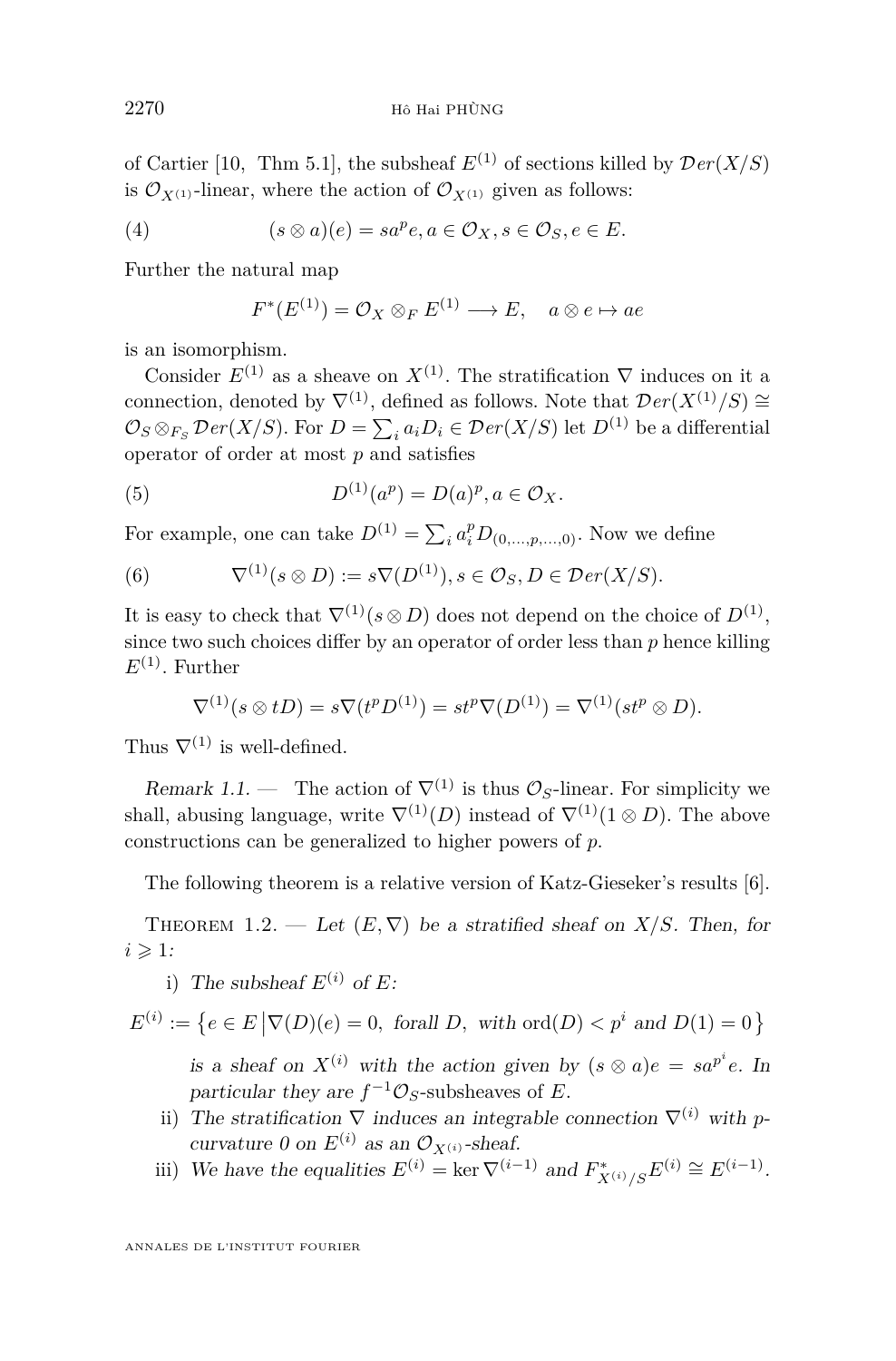iv) Conversely, for a sequence of quasi-coherent sheaves  $E^i$  on  $X^{(i)}$ together with isomorphisms  $\sigma_i: F^*_{X^{(i)}/S}E^i \cong E^{i-1}$ , there exists a unique stratification on  $E = E^0$  such that  $E^{(i+1)} \cong E^{i+1}$ .

Proof. — For simplicity we shall give the proof for  $i = 1$ . We first show that  $(E^{(1)}, \nabla^{(1)})$  is a flat connection on  $X^{(1)}$ . We have  $(a, b \in \mathcal{O}_X)$ 

$$
D_{a^p}^{(1)}(b) = D^{(1)}(a^p b) - a^p D^{(1)}(b)
$$
  
= 
$$
D_b^{(1)}(a^p) + bD^{(1)}(a^p) - a^p D^{(1)}(b)
$$
  
= 
$$
D(a)^p b + a^p D_b^{(1)}(1) - a^p D^{(1)}(b)
$$
  
= 
$$
D(a)^p b - a^p D^{(1)}(1)
$$
  
= 
$$
D(a)^p b.
$$

Hence we have, for  $a \in \mathcal{O}_X, e \in E^{(1)}$ ,

$$
\nabla^{(1)}(1 \otimes D)(a^p e) = a^p \nabla(D^{(1)})(e) + \nabla(D_{a^p}^{(1)})(e)
$$
  
=  $a^p \nabla^{(1)}(D)(e) + D(a)^p e$ 

which, according to (4), is the Leibniz rule for  $\nabla^{(1)}$ . Thus  $\nabla^{(1)}$  is a connection. Its flatness is obvious as we have

$$
[D, D']^{(1)} = [D^{(1)}, D'^{(1)}],
$$

and  $\nabla$  is an algebra homomorphism.  $\hfill \Box$ 

The data  $(E^i, \sigma_i : F^*_{X^{(i)}/S}E^{i+1} \cong E^i)$  is called a flat sheaf on *X*. Theorem 1.2 provides a 1-1 correspondence between flat sheaves and stratified sheaves. As a corollary of this fact we have: stratified sheaves form a tensor category with respect to the tensor product over  $\mathcal{O}$ , the unit object being the trivial stratified sheaf  $(\mathcal{O}_X, i)$  where *i* is the embedding  $Diff(X/S) \longrightarrow \mathcal{E}nd_{\mathcal{O}_S}(\mathcal{O}_X).$ 

Remark 1.3.  $\qquad$  If  $(E, \nabla)$  is a stratified sheaf on  $X/k$ , where k is a field and *E* is coherent as  $\mathcal{O}_X$ -module, then *E* is indeed locally free, [1, Note 2.17]. We shall call such a sheaf a stratified bundle. The category of stratified bundles on  $X/k$  is denoted by  $str(X/k)$ . The proof above defines a stratification, also denoted by  $\nabla^{(i)}$  on each  $E^{(i)}$  as a sheaf on  $X^{(i)}/k$ . Moreover, the functor  $(E, \nabla) \mapsto (E^{(i)}, \nabla^{(i)})$  is inverse to the Frobenius functor  $(E, \nabla) \mapsto F^{*i}(E, \nabla)$ . In particular,  $E^{(i)}$  are all locally free. A direct proof the latter fact is given in [12].

DEFINITION 1.4.  $- A$  local section of *E* is said to be horizontal if it is annihilated by differential operators  $D$  with  $D(1) = 0$ . The sheaf of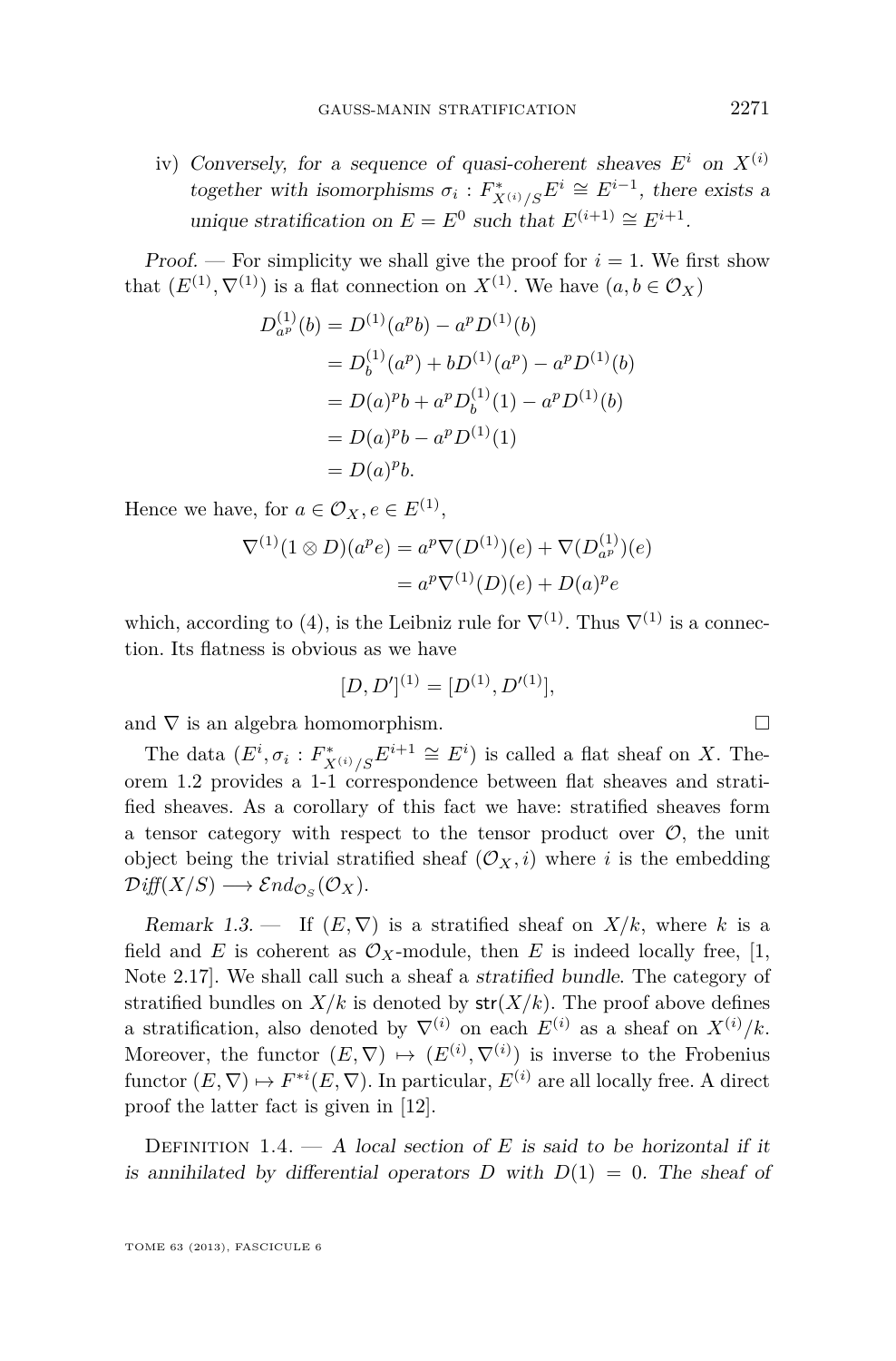horizontal sections of a stratified sheaf  $(E, \nabla)$  is denoted by  $E^{\nabla}$ . Further we define the 0-th stratified cohomology sheaf

$$
H^0_{\text{str}}(X/S, (E, \nabla)) := f_*(E^{\nabla}).
$$

This is a sheaf on *S*.

LEMMA 1.5. — Let  $f: X \longrightarrow S$  be a smooth map and  $(E, \nabla)$  be a stratified sheaf on *X/S*. Then

i) The functor  $H^0_{str}(X/S, -)$  is a left exact functor from the category of stratified sheaves on  $X/S$  to  $Qcoh(S)$ .

*.*

ii) We have the following equality of  $\mathcal{O}_S$ - submodules in  $f_*(E)$ :

$$
H^0_{\text{str}}(X/S, (E, \nabla)) = \bigcap_i f_* E^{(i)}
$$

iii) If *E* is coherent  $\mathcal{O}_X$ -module, then  $H^0_{str}(X/S,(E,\nabla))$  is a coherent sheaf on *S*.

Proof. — i) We have  $E^{\nabla} = \mathcal{H}om_{\mathcal{D}iff(X/S)}(\mathcal{O}_X, E)$ . Thus the functor  $(E, \nabla) \mapsto E^{\nabla}$  is left exact. We show that  $f_*(E^{\nabla})$  is quasi-coherent over *S*. This is a local property, so assume *S* is affine,  $S = \text{Spec}(A)$ . We have

$$
f_*(E^{\nabla})(S) = \text{Hom}_{\mathcal{D}iff(X/S)}(\mathcal{O}, E).
$$

Let  $U = \text{Spec } B$  be an open subset in  $S$  and  $Y := f^{-1}(U)$ . It is to show that

 $\text{Hom}_{\mathcal{D}iff(X/S)}(\mathcal{O}, E) \otimes_A B \cong \text{Hom}_{\mathcal{D}iff(Y/U)}(\mathcal{O}, E|_{Y}).$ 

We check this isomorphism locally on *X*. Thus we cover *X* by affine subsets  $X_i = \text{Spec} R_i$ , then  $Y \cup X_i = \text{Spec}(R_i \otimes_A B)$ . Further we have  $\mathcal{Diff}(R_i/A) \otimes_A B$  $B \cong \mathcal{D} \text{iff}(R_i \otimes_A B/B)$ . Thus one is led to check:

 $\text{Hom}_{\mathcal{D}iff}(R_i/A)(R_i, E_i) \otimes_A B \cong \text{Hom}_{\mathcal{D}iff}(R_i/A) \otimes B(R_i \otimes_A B, E_i \otimes_A B),$ 

where  $E_i$  denotes the restriction of  $E$  to  $X_i$ . Notice that  $B$  is a localization of *A* and a homomorphism on the right hand side is determined by its value at 1, which has the form  $m \otimes b$ ,  $b \in B$ , where *m* is annihilated by differential operators *D* with  $D(1) = 0$ . Now this homomorphism corresponds to the homomorphism on the left hand side, which sends 1 to *m*, tensored with *b*.

ii) Let  $(U_\alpha)_{\alpha \in I}$  be an open cover of X by affine subsets. Then

$$
E^{\nabla}(U_{\alpha}) = \bigcap_{i} E^{(i)}(U_{\alpha}).
$$

Since *f*<sup>∗</sup> preserves inclusion, our claim follows.

iii) It suffices to verify the claim for an affine map  $f: X \longrightarrow S$  with *S* affine. Thus  $S = \text{Spec } A$ ,  $X = \text{Spec } B$  with *B* étale over  $A[x_1, \ldots, x_k]$ .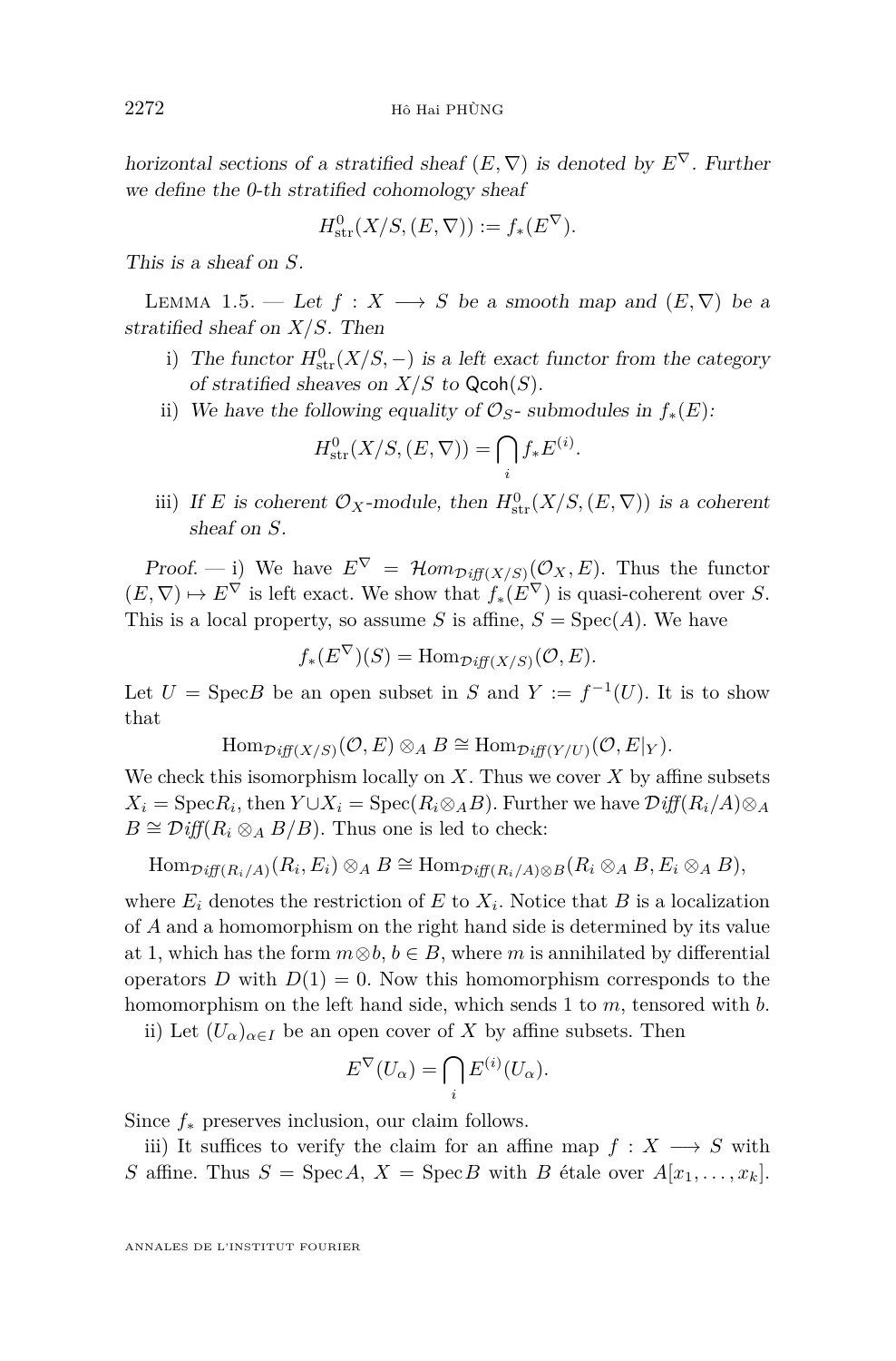Further, by localization, we can assume that D*iff*(*X/S*) is generated over *B* by the set  $\{D_{\mathbf{n}}, \mathbf{n} \geq 0\}$ . Let  $(E, \nabla)$  be a stratified sheaf on *X*. The inclusion  $E^{\nabla} \longrightarrow E$  is *A*-linear hence induces the *B*-linear map  $B \otimes_A E^{\nabla} \longrightarrow E$ . We claim that this map is injective. Indeed, assume that  $\sum_{\mathbf{n}} x^n e_{\mathbf{n}} = 0$  for some  $e_{n} \in E^{\nabla}$ . Let  $n_0$  be maximal with respect to the lexicographic order among the indexes in this summation,  $n_0 > 0$ . Then  $D_{n_0}(x^n) = \delta_{n_0}^n$  for all **n** appearing in the summation. Hence we have

$$
(D_{n_0})_{x^n}(1) = [D_{n_0}, t_{x_n}](1) = \delta_{n_0}^{n_0}.
$$

Thus, by the definition of  $E^{\nabla}$ ,  $(D_{\mathbf{n}_0})_{x^{\mathbf{n}}}(e) = 0$  for all  $\mathbf{n} \neq \mathbf{n}_0$  and  $e \in E^{\nabla}$ . On the other hand, since  $(D_{n_0})_{x_0}^{n}(1) = 1$ , in the expression of  $(D_{n_0})_{x^{n_0}}$  in the basis  $(D_n)$ , the coefficient of  $D_0$  is non-zero. Consequently, we have

$$
0 = D_{n_0} \left( \sum_{n} x^{n} e_n \right) = \sum_{n} x^{n} D_{n_0}(e_n) + (D_{n_0})_{x^{n}}(e_n)
$$

$$
= (D_{n_0})_{x^{n_0}}(e_{n_0}) \neq 0,
$$

contradiction.

Thus the map  $B \otimes_A E^{\nabla} \longrightarrow E$  is injective, hence  $B \otimes_A E^{\nabla}$  is coherent as a *B*-module. We show that  $E^{\nabla}$  is coherent as an *A*-module. Indeed, let  $(e_i)$  be a generating set for  $B \otimes_A E^{\nabla}$  over *B*. Write  $e_i = \sum_j b_{ji} \otimes g_j$  with  $g_j \in E^{\nabla}$  we see that  $(g_j)$  is also a generating set for  $B \otimes_A E^{\nabla}$  over *B*. Since *B* is faithfully flat over *A*,  $(g_i)$  has to be a generating set for  $E^{\nabla}$ over  $A$ .

#### **2. The Gauß-Manin stratified sheaf**

Assume now that  $f: X \longrightarrow S$  is a smooth map of smooth, connected schemes over *k*, where *k* is an algebraically closed field. Further we assume that *f* has connected fibers in the sense that  $f_*\mathcal{O}_X = \mathcal{O}_S$ . The first aim of this section is to show that  $f_*$  yields a functor from  $\text{Str}(X/k) \longrightarrow \text{Str}(S/k)$ . Then we will show the base change property of this functor when *f* is proper.

A stratified bundle on  $X/k$  is referred to as an absolute one, while a stratified bundle on  $X/S$  is referred to as a relative one. Given an absolute stratified bundle  $(E, \nabla)$  on  $X/k$  we can always consider it as a relative one:  $(E, \nabla_{X/S})$ , where  $\nabla_{X/S}$  is the restriction of  $\nabla$  to  $\mathcal{D} \text{iff}(X/S)$ . We can define an action of  $Der(S/k)$  on  $E^{\nabla_{X/S}}$  as follows: Consider the exact sequence of sheaves on *X*

$$
0 \longrightarrow \mathcal{D}er(X/S) \longrightarrow \mathcal{D}er(X/k) \longrightarrow \mathcal{O}_X \otimes \mathcal{D}er(S/k) \longrightarrow 0.
$$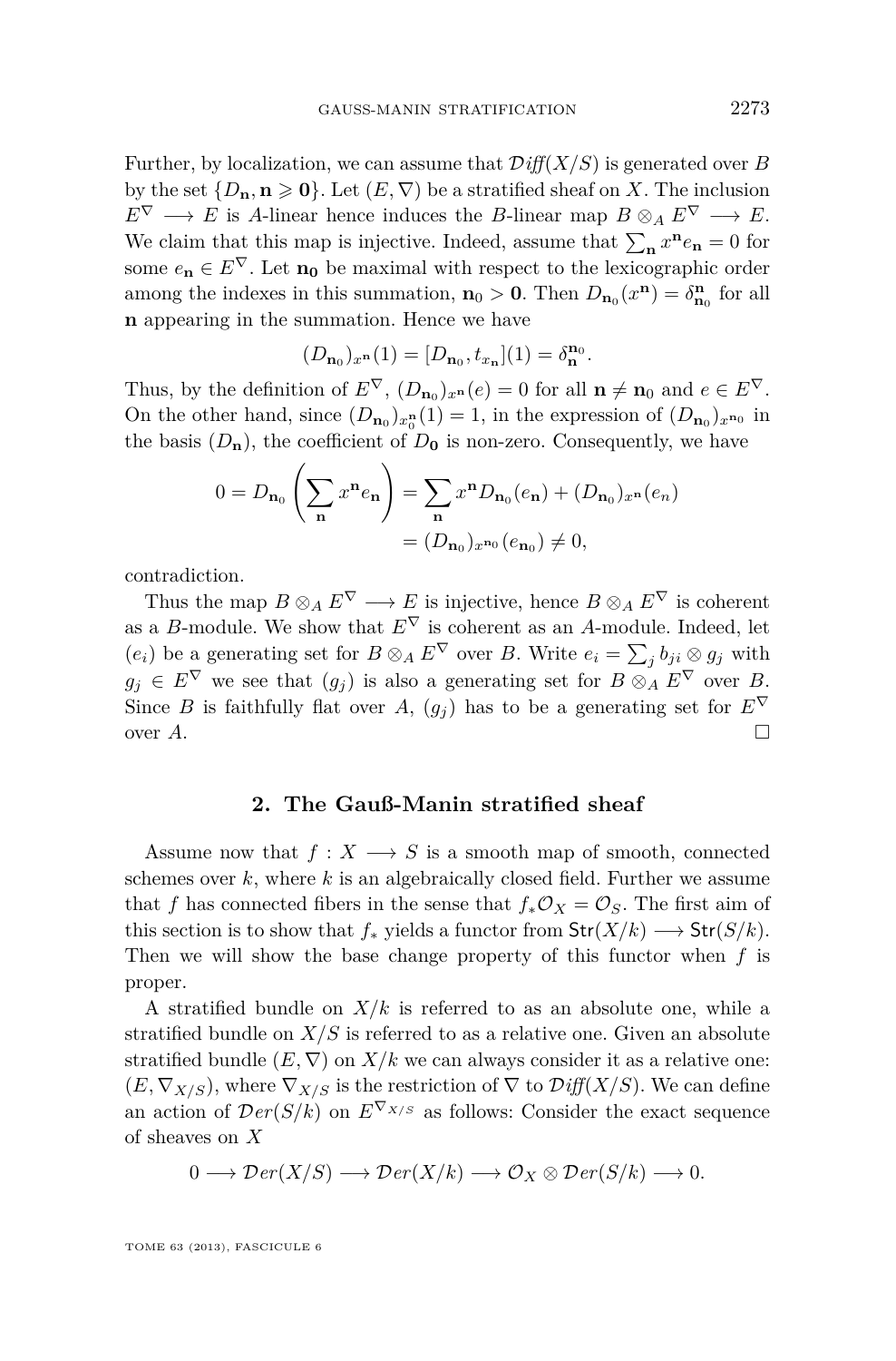Choose local coordinates  $s_j$  on  $S/k$  and their liftings  $t_j$  to X such that  $\partial_{t_j}$  kill  $dx_i$ , where  $dx_i$  are as in the proof of Lemma 1.5. Consequently  $\partial_{t_j}$ commute with  $\partial_{x_i}$  and more generally with all  $D_{\mathbf{n}}$ ,  $\mathbf{n} > 0$ , given in (1). The liftings  $t_i$  define a section to the above sequence, denoted by  $\tau$ . For each  $D_S \in \mathcal{D}er(S/k)$  we define its action on  $E^{\nabla_{X/S}}$  as the action of  $\tau(D_S)$ 

$$
\nabla_S(D_S)(e) = \nabla(\tau(D_S))(e).
$$

LEMMA 2.1. — The subsheaf  $E^{\nabla_{X/S}}$  is stable under the action of  $\nabla_S(D_S)$  and this action is independent of the choice of the lifting.

*Proof.* — The first claim amounts to saying that for a section  $e$  of  $E^{\nabla_{X/S}}$ .

$$
\nabla(D)\nabla_S(D_S)(e) = 0,
$$

for any  $D \in \mathcal{Diff}(X/S)$ ,  $D(1) = 0$ , and any  $D_S \in \mathcal{D}er(S/k)$ . Assume  $D_S = \sum p_j \partial_{s_j}, p_j \in \mathcal{O}_S$ . Then

$$
\tau(D_S) = \sum_j p_j \partial_{t_j}.
$$

Since  $\partial_{x_i}$  and  $\partial_{t_j}$  commute and since  $\partial_{x_i}$  are  $\mathcal{O}_S$ -linear the conclusion follows at once. The independence of the choice of the liftings is obvious as any two choices differ by elements of  $Der(X/S)$  which act as zero on  $E^{\nabla_{X/S}}$ .

THEOREM 2.2. — Assume that  $f: X \longrightarrow S$  is a smooth map of smooth, connected schemes over a field *k*. Let  $(E, \nabla)$  be a stratified sheaf on  $X/k$ . Then

- i)  $f_*(E^{\nabla_{X/S}})$  is equipped with a stratification, denoted by  $f_*\nabla$ .
- ii) If *E* is coherent (hence locally free) as an  $\mathcal{O}_X$ -module then  $f_*(E^{\nabla_{X/S}})$  is also locally free.

Proof. — i) By Lemma 2.1, we have an action of  $Der(S/k)$  on  $E^{\nabla_{X/S}}$  and hence on  $f_*(E^{\nabla_{X/S}})$ . Notice that the horizontal sections in  $E^{\nabla_{X/S}}$  under this action of  $Der(S/k)$  are exactly those sections killed by  $Der(X/k)$ , since they are already killed by  $Der(X/S)$ . Thus these sections form a subsheaf of the sheaf  $E^{(1)} := \ker \nabla^{(0)} \subset E$ , hence the sections in  $f_*(E^{\nabla_{X/S}})$ , killed by  $Der(S/k)$  form a subsheaf of  $f_*(E^{(1)})$ .

We replace *E* by  $E^{(1)}$  in our discussion. Then the stratification  $\nabla$  on *E* induces a stratification on  $E^{(1)}$  and repeating the above process we obtain an action of  $Der(S^{(1)}/k)$  on  $(E^{(1)})^{\nabla_{X^{(1)}/S^{(1)}}}$ ... Eventually we obtain a stratification on  $f_*(E^{\nabla_{X/S}})$ .

ii) According to Lemma 1.5, if *E* is coherent then  $f_*(E^{\nabla_{X/S}})$  is also coherent, hence locally free.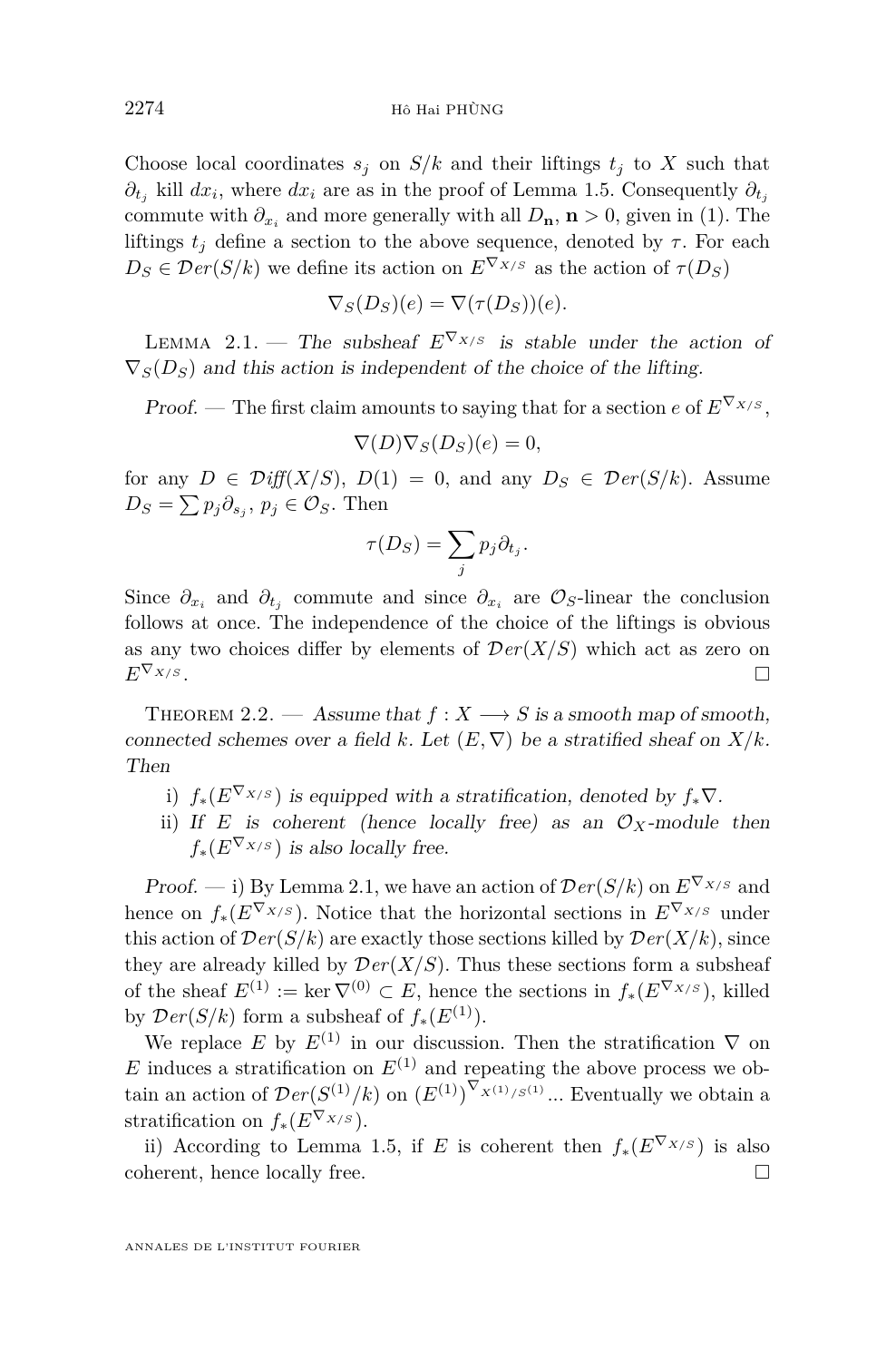Thus we have a left exact functor  $\text{Str}(X/k) \longrightarrow \text{Str}(S/k)$  called the 0-th Gauß-Manin stratification functor. The right derived functors of this functor are called (higher) Gauß-Manin stratification functors. The theorem above shows that the 0-th Gauß-Manin stratification of an  $\mathcal{O}_X$ -coherent stratified sheaf on  $X/k$  is  $\mathcal{O}_S$  coherent. This fact also holds for the relative setting:  $X \stackrel{f}{\to} S \stackrel{g}{\to} T$ ,  $f, g$  being smooth maps. The higher Gauß-Manin stratifications seem to be an interesting object to study.

Assume now that *f* is a smooth and proper morphism. In what follows we shall study the base change property for the 0-th stratification and apply it to the homotopy sequence of stratified fundamental groups.

**Notation**. For a *k*-rational point  $s : \text{Spec } k \longrightarrow S$  we fix the following notations:

 $f_s: X_s := X \times_S s \longrightarrow \text{Spec} k$ , the fiber of *f* at *s*;  $S_{(s)} := \text{Spec } \mathcal{O}_{S,s}$ , where  $\mathcal{O}_{S,s}$  the local ring at *s*;  $f(s): X(s) := X \times_S S(s) \longrightarrow S(s)$ , the pull-back of *f* to  $S(s)$ .



Let  $(E, \nabla)$  be a stratified bundle on  $X/k$ . Consider it as a relative stratified bundle  $(E, \nabla_{X/S})$ . For simplicity we shall usually omit the stratification  $\nabla$  when no confusion may arise. Denote  $E_s$  the pull-back of  $E$  to  $X_s$  and  $E_{(s)}$  the pull-back of *E* to  $X_{(s)}$ . Then  $E_s$  is a stratified bundle on  $X_s/k$ and  $E_{(s)}$  is a stratified bundle on  $X_{(s)}/S_{(s)}$ . In what follows we will also use freely the alternative description of  $(E, \nabla_{X/S})$  as a sequence of vector bundles  $E = (E^{(i)})$  given in Theorem 1.2.

LEMMA 2.3. — Assume that  $k = \overline{k}$ . Then the function

$$
h_{\text{str}}^0(X_s, E_s) := \dim_k H_{\text{str}}^0(X_s, E_s)
$$

in the variable  $s \in S(k)$  is upper semi-continuous.

 $Proof.$  — By definition we have

(7) 
$$
H_{\text{str}}^{0}(X_{s}, E_{s}) = \bigcap_{i=0}^{\infty} H^{0}(X_{s}, E_{s}^{(i)}).
$$

Since

$$
H^0(X_s, E_s^{(0)}) \supset H^0(X_s, E_s^{(1)}) \supset \dots
$$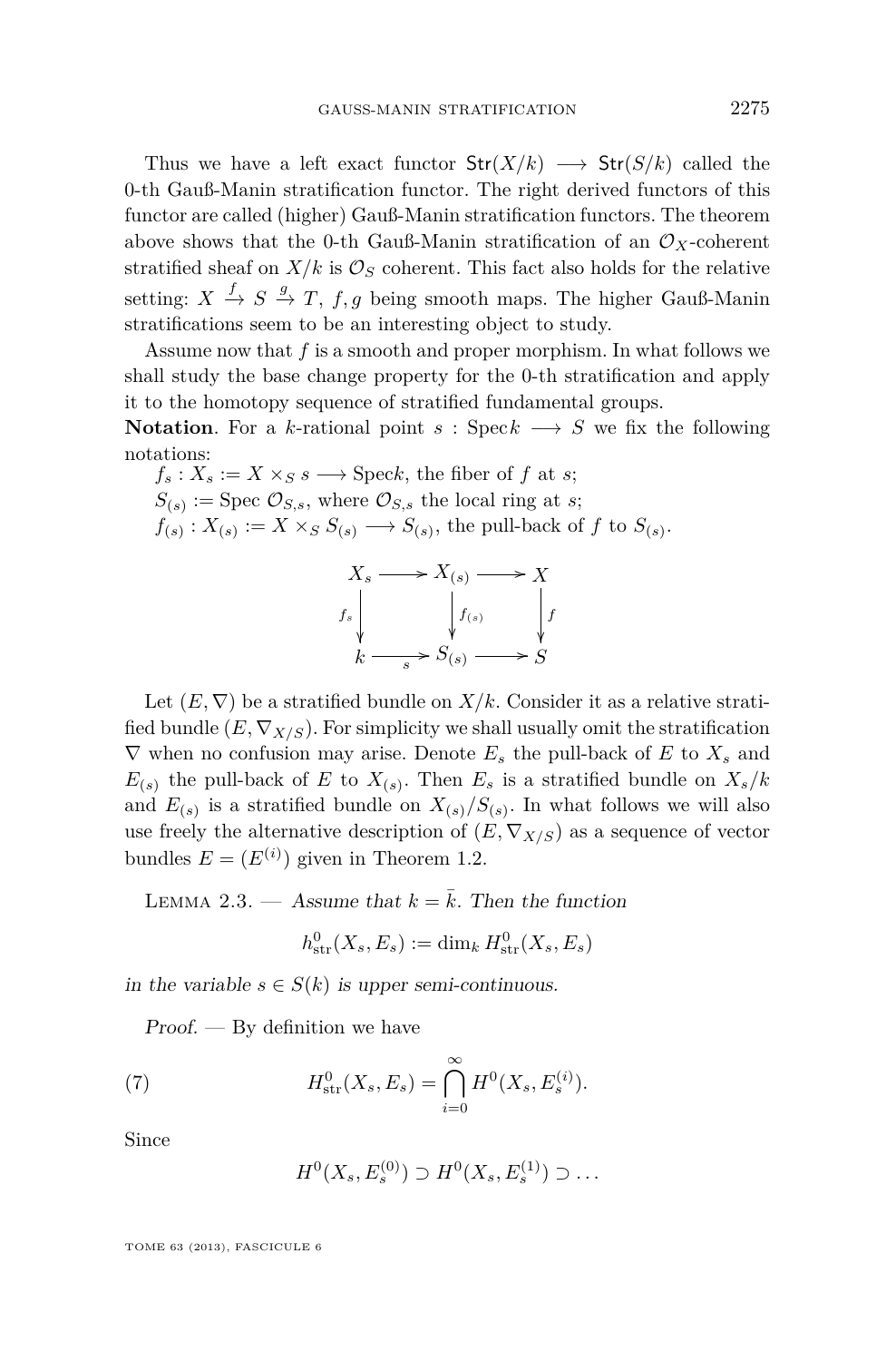are vectors spaces of finite dimension this sequence stabilizes: there exists  $d = d(s)$  such that

(8) 
$$
H^{0}(X_{s}, E_{s}^{(i)}) = H^{0}(X_{s}, E_{s}^{(i+1)})
$$

for all  $i \geq d$ . According to the upper continuity of  $H^0(X_s, E_s)$  for each coherent sheaf *E* on *X* [7, Thm 7.7.5], there exists an open neighborhood  $U = U(s)$  of *s*, such that for all  $t \in U$ ,

$$
h^0(X_s, E_s^{(d)}) \geq h^0(X_t, E_t^{(d)}).
$$

Hence

(9) 
$$
h_{\text{str}}^0(X_s, E_s) = h^0(X_s, E_s^{(d)}) \geq h^0(X_t, E_t^{(d)}) \geq h_{\text{str}}^0(X_t, E_t).
$$

COROLLARY 2.4. — There exists  $d > 0$  and an open subset *U* of *S* such that  $h_{str}^{0}(X_t, E_t)$  is a constant function in *t* on *U* and that the equality in (8) holds for all *t* in *U* and all  $i \ge d$ .

Proof. — Choose *s* such that  $h^0_{\text{str}}(X_s, E_s)$  attains it minimum and  $U =$  $U(s)$  as in the proof of the above lemma. Then  $h_{\text{str}}^0(X_t, E_t)$  is a constant function on *U*. Let  $d = d(s)$  as in the above proof. Then we have equalities in (9) for all  $t \in U$ . Hence the equality in (8) should hold for *s* replaced by *t* for all  $t \in U$  and  $i \ge d$ .

COROLLARY 2.5. — With *U*, *d* as in the above corollary, we have

$$
f_{(t)*}((E^{\nabla_{X/S}})_{(t)}) = f_{(t)*}(E_{(t)}^{(d)}),
$$

and hence base change holds

$$
H^0_{\text{str}}(X_t, E_t) = f_{(t)*}(E^{\nabla_{X/S}}_{(t)}) \otimes_{\mathcal{O}_{S,t}} k,
$$

for all  $t \in U$ .

Proof. — On *U* the function  $h^0(X_s, E_s^{(i)})$  is constant for all  $i \geq d$ , hence we have base change for all  $E^{(i)}$ ,  $i \ge d$ , on *U*.

For a  $t \in U$ , let  $A := \mathcal{O}_{S,t}$  and  $m$  its maximal ideal. Denote

$$
M^{i+1} := f_{(t)*}(E_{(t)}^{(i+1)}) \subset f_{(t)*}(E_{(t)}^{(i)}) =: M^i.
$$

By base change, for  $i \geq d$  the inclusion

$$
M^{i+1} \otimes_A k = H^0(X_t, E_t^{(i+1)}) \hookrightarrow H^0(X_t, E_t^{(i)}) = M^i \otimes_A k
$$

is an isomorphism, which implies

$$
(M^i/M^{i+1})\otimes_A k=0,
$$

forcing  $M^{i}/M^{i+1} = 0$  by Nakayama's Lemma.

ANNALES DE L'INSTITUT FOURIER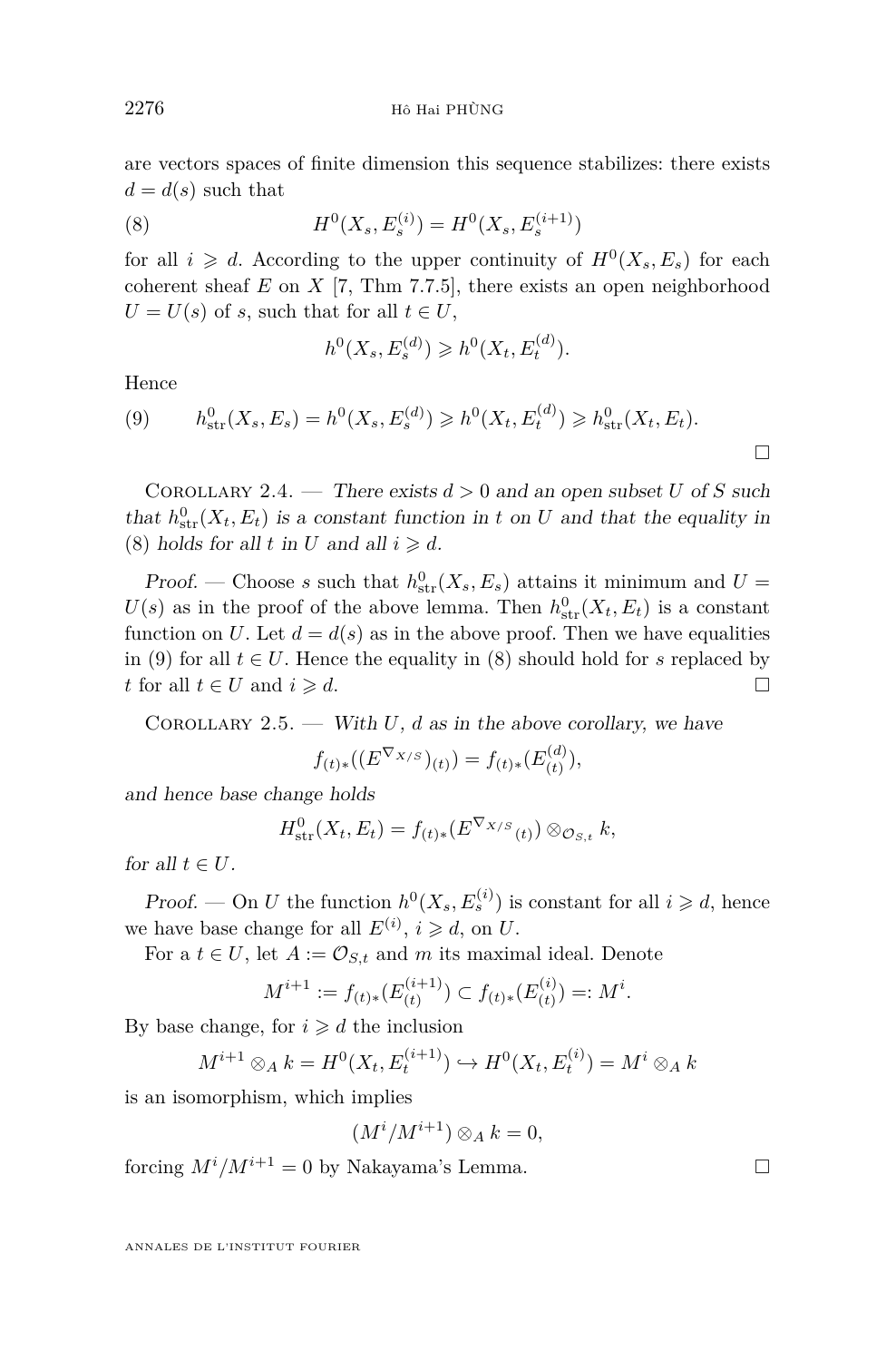$$
f_*(E^{\nabla_{X/S}}) = f_*(E^{(d)}).
$$

Proof. — For all  $t \in U$  we have, by assumption,

$$
\bigcap_{i=0}^{\infty} f_*(E_{(t)}^{(i)}) = f_*(E_{(t)}^{(d)})
$$

Hence

$$
f_*(E_{(t)}^{(d)}) = f_*(E_{(t)}^{(d+1)}) = \dots,
$$

for all *t* ∈ *U*. Hence  $f_*(E^{(d)}) = f_*(E^{(d+1)}) = \ldots$ , on *U*. □

For each  $s \in S$ , let  $d(s)$  be the least integer such that the equality in (8) is fulfilled for  $i \geq d(s)$ .

LEMMA 2.7. — The function  $d(s)$  is bounded on *S*.

Proof. — As shown above, there exists an open  $U \subset S$ , such that on *U* the function  $d(s)$  is bounded. We stratify  $V := S \setminus U$  as a disjoint union of finitely many locally closed subset  $V_i$ , such that each  $V_i$  is itself smooth and connected. Then on each  $V_i$  we can find an open  $U_i$  such that  $d(s)$  is bounded on *U<sup>i</sup>* . Repeat this process. As at each step the dimension of the complement strictly decreases, our procedure terminates.  $\Box$ 

PROPOSITION 2.8. — For each absolute stratified bundle  $(E, \nabla)$  on  $X/k$ there exists a constant *d* such that for all  $i \geq d$  we have

$$
f_*(E^{\nabla_{X/S}}) = f_*(E^{(i)})
$$

as vector bundles on *S*, for all  $i \ge d$ . In particular, for  $i \ge d$ ,  $f_*(E^{(i)})$  are locally free.

 $Proof.$  — As in the proof of Corollary 2.5 is suffices to check that  $h_{\text{str}}^{0}(X_{s}, E_{s})$  is a constant functor in *s* on the whole *S*. We know there is an open set *U* on which this function is constant. Thus, let *s* be a closed point out side *U*. Let *C* be a smooth, irreducible curve in *S* passing though *s* and lies entirely in *U* (except for the point *s*). Since we are interested only on the fiber  $X_s$ , we can replace *S* by  $Spec \mathcal{O}_{C,s}$  in our consideration.

Thus, let  $S = \text{Spec} A$ , where *A* is a discrete valuation ring. Let *K* be the quotient field of *A* and  $\eta$  : Spec*K*  $\longrightarrow$  *S* be the generic point of *S*. Recall the notation  $M^i := H^0(X, E^{(i)})$ , considered as an *A*-module. We have

$$
M^0 \supset M^1 \supset \ldots \supset M^{\infty} = f_*(E^{\nabla_{X/S}}), \quad M^{\infty} = \bigcap_i M^i.
$$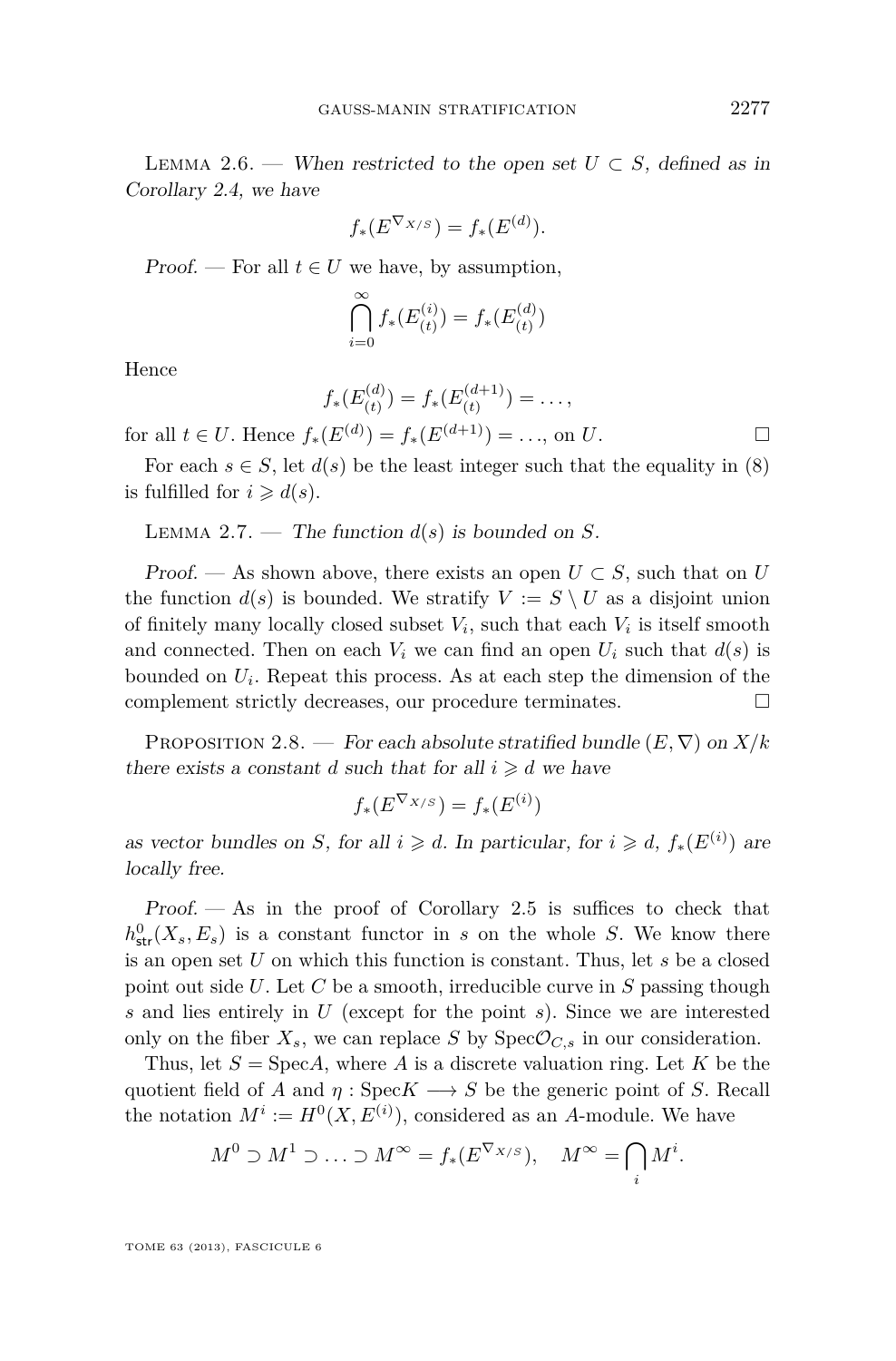Since  $\{\eta\}$  is an open set in *S* and since  $f_*(E^{\nabla_{X/S}})$  is coherent on *S* (Lemma 1.5), we have

$$
M^{\infty} \otimes_A K = \bigcap_i (M^i \otimes_A K).
$$

Hence there exists *d* such that  $M^{\infty} \otimes K = M^i \otimes K$ ,  $\forall i \geq d$ . This implies  $(M^{i}/M^{\infty}) \otimes K = 0$ ,  $\forall i \geq d$ . Consequently,  $M^{d}/M^{\infty}$  is a torsion module over *A*. Since *A* is a DVR and *M* is finitely generated,  $M^d / M^{\infty}$  is Artinian. This shows that  $M^{d'} = M^{\infty}$  for some  $d' \geq d$ . Thus, it suffices to show that  $H^0(X, E^{(d)})$  has base change for  $d \gg 0$ , i.e.,

(10) 
$$
H^{0}(X, E^{(d)}) \otimes_{A} k \cong H^{0}(X_{s}, E^{(d)}_{s}).
$$

Indeed, (10) will show that  $H^0(X_s, E_s^{(d)})$  is constant in *s* for  $d \gg 0$ .

The reader is referred to [9, Sections II.9 and III.11] for the basics of the theory of formal schemes. Let  $\widehat{A}$  be the completion of  $A$  with respect to the maximal ideal. Let  $\widehat{X}$  be the formal completion of *X* along  $X_s$  and  $\widehat{E}$ be the completion of *E*. Since *E* is coherent, one has

$$
\widehat{E} \cong E \otimes_{\mathcal{O}_X} \mathcal{O}_{\widehat{X}}.
$$

Thus *E* is a stratified bundle on  $X/A$  in the sense of [13, Sect 4]: *E* is a module over the algebra of differential operators  $Diff(\hat{X}/\hat{A})$ , or alternatively, the stratification on  $\widehat{E}$  is determined by the family of subsheaves  $\widehat{E}^{(i)}$ . Notice that

$$
\widehat{E}^{(i)} = E^{(i)} \otimes_{\mathcal{O}_{X^{(i)}}} \mathcal{O}_{\widehat{X}^{(i)}},
$$

 $\widehat{E}^{(i)} = E^{(i)} \otimes_{\mathcal{O}_{X^{(i)}}} \mathcal{O}_{\widehat{X}^{(i)}},$ <br>where  $X^{(i)} := X \times_{F_A^i} A$ . By Grothendieck's theorem on formal functions [9, Thm III.11.1], we have

$$
H^0(\widehat{X}, \widehat{E}^{(i)}) \cong \widehat{H^0(X, E^{(i)})},
$$

here  $\widehat{H^0(X, E^{(i)})}$  is the completion of  $H^0(X, E^{(i)})$  with respect to the maximal ideal of *A*. Since  $H^0(X, E^{(i)})$  is coherent as an *A* module (as  $X/A$  is proper) we have

$$
H^0(\widehat{X,E^{(i)}}) = H^0(X,E^{(i)}) \otimes_A \widehat{A}.
$$

Hence

$$
H^0_{\rm str}(\widehat X/\widehat A,\widehat E)=\bigcap_i H^0(\widehat X,\widehat E^{(i)})=\bigcap_i H^0(X,E^{(i)})\otimes_A\widehat A=H^0(X,E^{(d)})\otimes_A\widehat A,
$$

for  $d \gg 0$ , as the sequence  $H^0(X, E^{(i)})$  stabilizes. Thus (10) will follow if we can establish the isomorphism:

(11) 
$$
H^0_{\text{str}}(\widehat{X}/\widehat{A},\widehat{E}) \otimes_{\widehat{A}} k \stackrel{\cong}{\longrightarrow} H^0_{\text{str}}(X_s/k,E_s).
$$

ANNALES DE L'INSTITUT FOURIER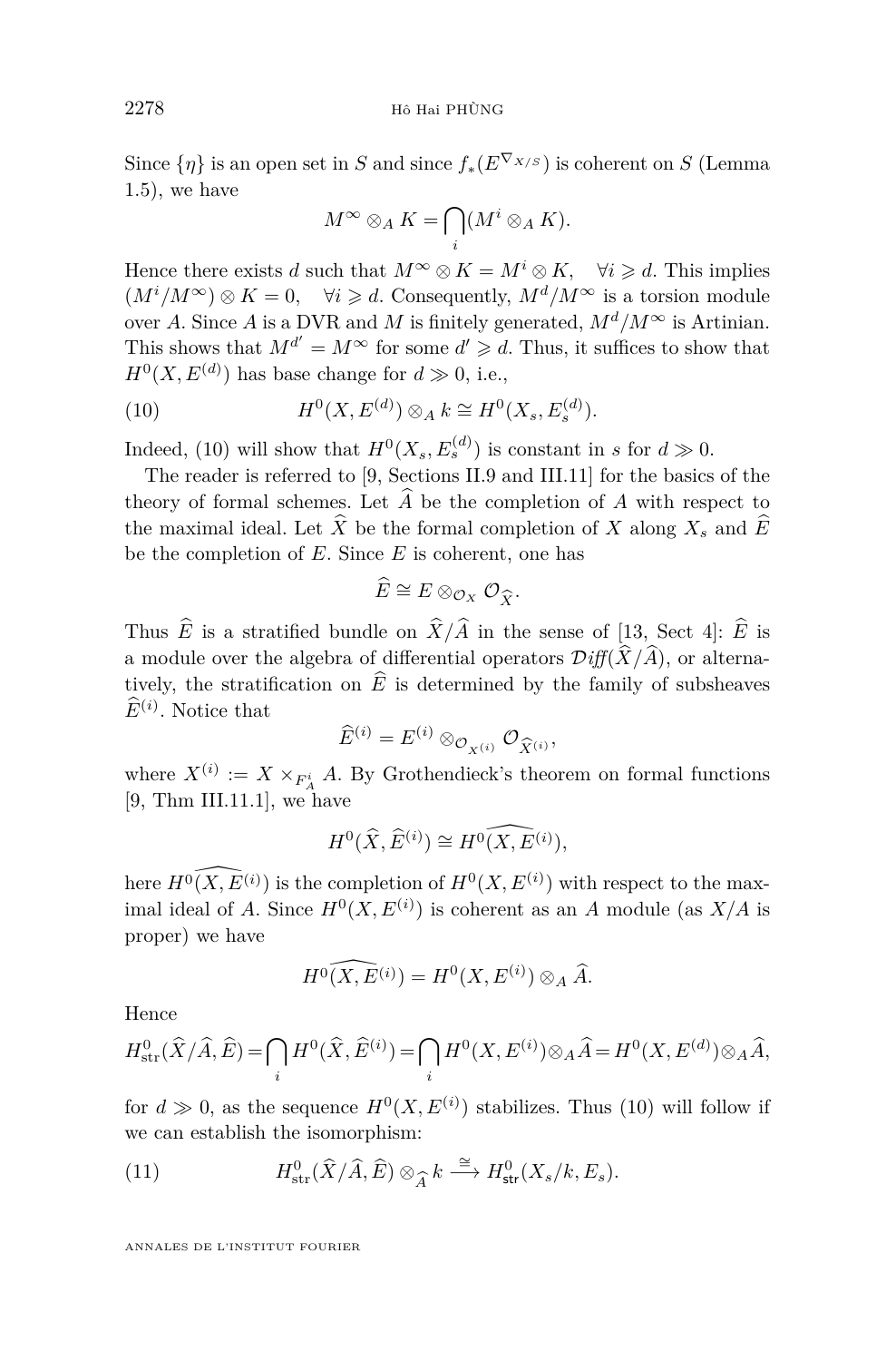In order to establish (11) we proceed as follows: consider  $\hat{X}$  as a formal scheme over *k*. Then  $E = E \otimes_{\mathcal{O}_X} \mathcal{O}_{\widehat{X}}$  is a module over  $\mathcal{D}iff(X/k)$  in the sense of [11, Sect 1]. Notice that there is a natural forgetful functor from sense of [11, Sect 1]. Notice that there is a natural forgetful functor from  $str(\hat{X}/k)$  to  $str(\hat{X}/\hat{A})$ . On the other hand, according to [6, Prop. 1.5] there is an equivalence of tensor categories between  $str(\hat{X}/k)$  and  $str(X_s/k)$ . In one direction the functor is given by restriction to the special fiber, and its quasi-inverse is given by lifting a stratified bundle on  $X_s/k$  to  $\hat{X}/k$ . In particular,  $\widehat{E}$  is isomorphic to the lift of  $E_s$  and there is an isomorphism *k*-vector spaces of horizontal sections:

$$
H^0_{\text{str}}(\widehat{X}/k, \widehat{E}) \stackrel{\cong}{\longrightarrow} H^0_{\text{str}}(X_s/k, E_s)
$$

given by restriction. Since  $H^0_{\text{str}}(\hat{X}/k, \hat{E})$  is a sub *k*-vector space of  $H^0_{\text{str}}(\tilde{X}/\tilde{A}, \tilde{E})$ . The restriction map

$$
H^0_{\text{str}}(\widehat{X}/\widehat{A},\widehat{E}) \otimes_{\widehat{A}} k \longrightarrow H^0_{\text{str}}(X_s/k, E_s),
$$

is surjective. Consequently, the map in (11) is surjective, hence bijective. Hence  $(10)$  is an isomorphism.

COROLLARY 2.9. — Base change holds for the 0-th Gauß-Manin stratified bundles. That is, for all smooth morphism  $q: T \longrightarrow S$  of smooth *k*-schemes:

$$
X \times_S T \xrightarrow{g_X} X
$$
  

$$
f_T \downarrow \qquad \qquad \downarrow f
$$
  

$$
T \xrightarrow{g} S
$$

we have

(12) 
$$
g^*(f_*(E^{\nabla_{X/S}})) \cong f_{T*}(g_X^* E^{\nabla_{X/S}}).
$$

 $Proof.$  — By adjunction we have a homomorphism

$$
g^*(f_*(E^{\nabla_{X/S}})) \longrightarrow f_{T*}(g_X^*(E^{\nabla_{X/S}}))
$$

of stratified sheaves on *T*. According to Proposition 2.8 this is an isomorphism of the underlying vector bundles, hence it is an isomorphism of stratified sheaves.  $\hfill \square$ 

COROLLARY 2.10. — The function  $h_{str}^0(X_s/k, E_s)$  is a constant function of *s*.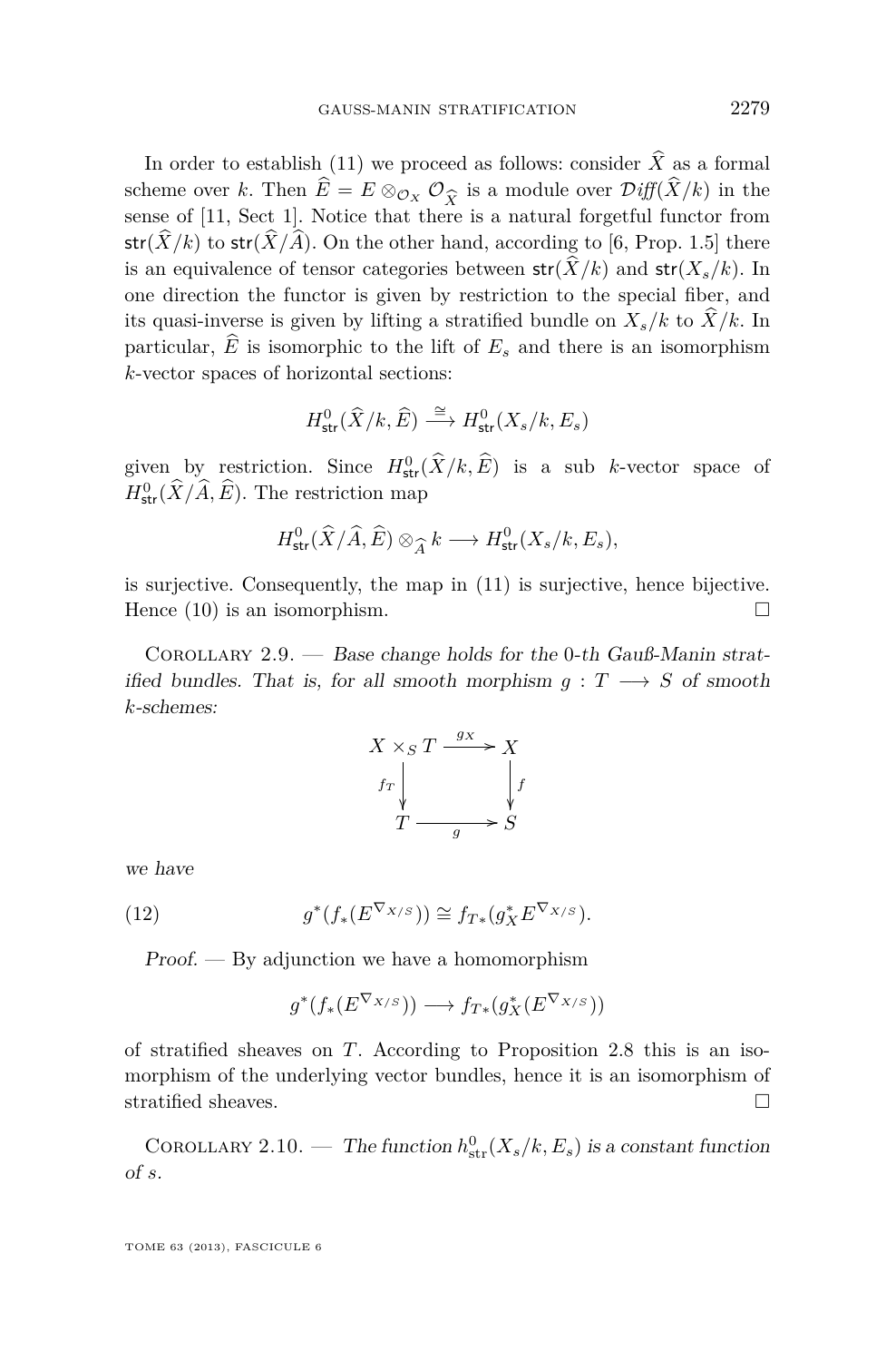#### **3. The homotopy exact sequence**

Let  $X/k$  be a smooth, connected scheme. The category  $str(X/k)$  of stratified bundles, equipped with the fiber functor at a *k*-point *x* of *X*, is a Tannaka category. Tannaka duality applied to these data yields a pro-algebraic group scheme  $\pi^{\text{str}}(X, x)$ , called the stratified group scheme of *X* at *x*. Nori's construction applied to this functor yields an ind-stratified principal bundle  $\hat{X} \longrightarrow X$  under  $\pi^{\text{str}}(X, x)$ . One can show that this pro-algebraic scheme is smooth, i.e. is a pro-limit of smooth algebraic groups.

We also consider the commutative and the solvable quotients of  $\pi^{\text{str}}(X, x)$ , denoted correspondingly by  $\pi^{\text{str}}_{\text{comm}}(X, x)$  and  $\pi^{\text{str}}_{\text{sol}}(X, x)$ , as well as the toric quotient  $\pi_{\text{tor}}^{\text{str}}(X, x)$ . Thus, assuming that *k* is algebraically closed,  $\pi_{\text{sol}}^{\text{str}}(X,x)$  is the Tannaka dual of the subcategory of  $\text{str}(X/k)$  of objects which are iterated extension of rank 1 objects, and  $\pi_{\text{tor}}^{\text{str}}(X, x)$  is the Tannaka dual to the subcategory generated by rank 1 objects.

Let now *k* be an algebraically closed field, *X, S* be smooth schemes over *k*. Consider now a smooth, proper map  $f: X \longrightarrow S$  with connected fibers, i.e.  $f_*\mathcal{O}_X = \mathcal{O}_S$ . Fix  $x \in X(k)$  and let  $s = f(x)$ ,  $X_s$  be the fiber of  $f$  at  $s$ :



The map *f* yields a tensor functor  $f^*$ :  $str(S/k) \longrightarrow str(X/k)$  and the map *i* yields a tensor functor  $i^*$ :  $\mathsf{str}(X/k) \longrightarrow \mathsf{str}(X_s/k)$ , which are compatible with fibers functor at *x* and at *s*. Thus we the sequence

(14) 
$$
\pi_{\text{str}}(X_s, x) \longrightarrow \pi_{\text{str}}(X, x) \longrightarrow \pi_{\text{str}}(S, s) \longrightarrow 1.
$$

Analogously, we have sequences

(15) 
$$
\pi_{\text{comm}}^{\text{str}}(X_s, x) \longrightarrow \pi_{\text{comm}}^{\text{str}}(X, x) \longrightarrow \pi_{\text{comm}}^{\text{str}}(S, s) \longrightarrow 1,
$$

(16) 
$$
\pi_{\text{solv}}^{\text{str}}(X_s, x) \longrightarrow \pi_{\text{solv}}^{\text{str}}(X, x) \longrightarrow \pi_{\text{solv}}^{\text{str}}(S, s) \longrightarrow 1.
$$

PROPOSITION 3.1. — The homomorphism  $\pi_{str}(X,x) \longrightarrow \pi_{str}(S,s)$  is surjective. The same claim holds for  $\pi_{\text{comm}}^{\text{str}}$  and  $\pi_{\text{solv}}^{\text{str}}$ .

Proof. — The claim of Proposition 3.1 is equivalent to saying that the image of  $str(S/k)$  under the pull-back functor  $f^*$  is a full subcategory, closed under taking subquotients (cf. [2, Thm 2.11]). Thus, it suffices to show, that for each stratified bundle  $M$  on  $S$ , its pull-back  $f^*(M)$  to  $X$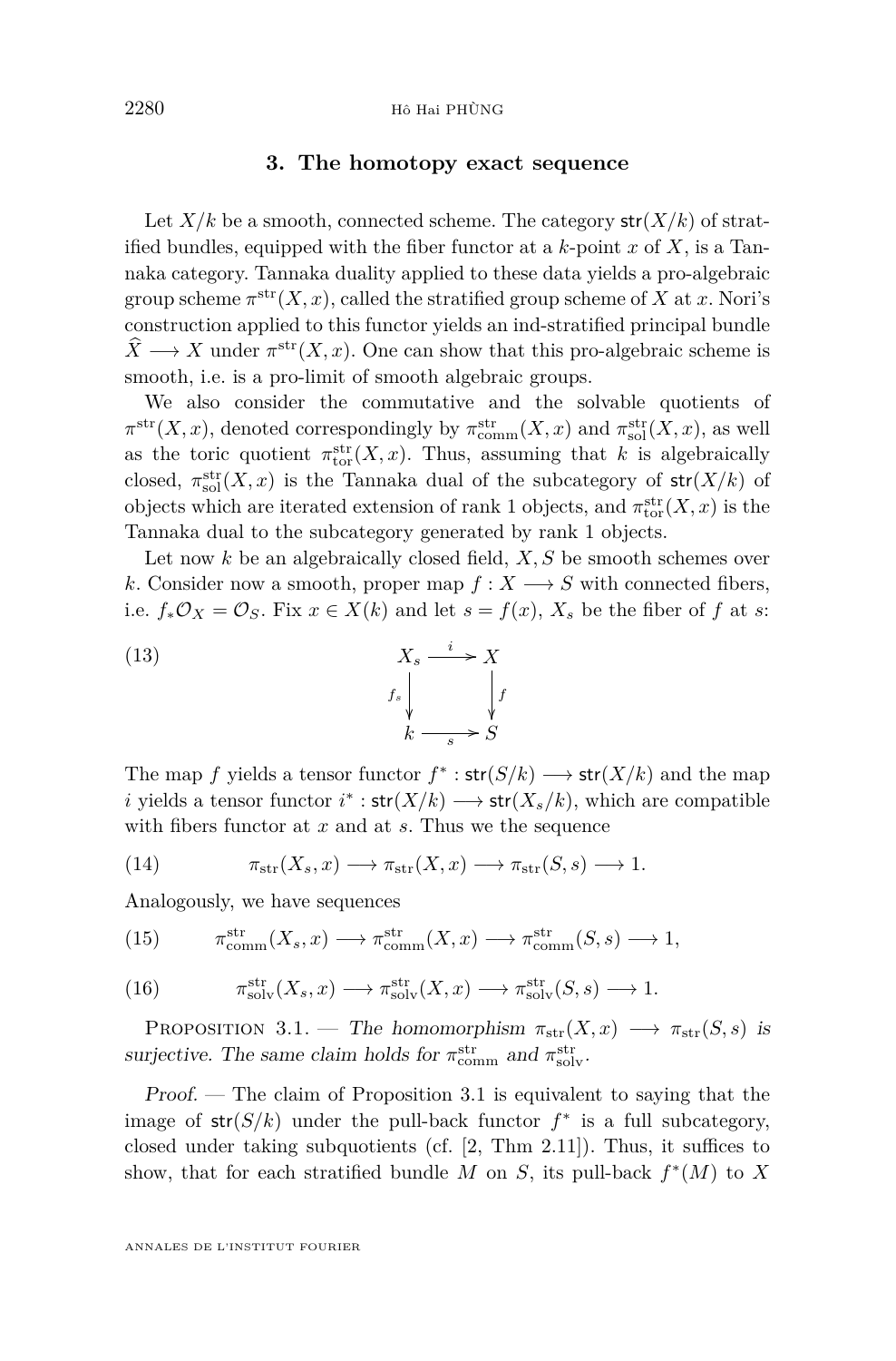has the property: for any  $E \subset f^*(M)$  in  $str(X/k)$ , there exists  $N \subset M$  in  $str(S/k)$  such that  $E \cong f^*(N)$  in  $str(X/k)$ .

By projection formula and by assumption that  $f_*(\mathcal{O}_X) = \mathcal{O}_S$  we have  $f_* f^* M^{(i)} = M^{(i)}$ . The restriction of  $f^*(M)$  to each fiber  $X_s$  is trivial in  $str(X_s/k)$ , hence, this holds for the restriction of *E* to  $X_s$ . In particular all the bundles  $E_s^{(i)}$  are trivial on  $X_s$ . This holds for all  $s \in S$ , so that, by means of Grauert's theorem *f*∗(*E*(*i*) ) are locally free on *S* and the isomorphism  $\sigma_i$  :  $F^*(E^{(i+1)}) \cong E^{(i)}$  yields the corresponding isomorphism for  $f_*(E^{(i)})$ , making it a stratified bundle on *S*, a subbundle of  $M = (f_*(f^*(M^{(i)}))$ .  $\Box$ 

Next, we want to prove the exactness of (15). First we will need a lemma. Let  $L \stackrel{q}{\to} G \stackrel{p}{\to} A$  be a sequence of homomorphism of affine group scheme over a field *k*. It induces a sequence of functors

(17) 
$$
\mathsf{Rep}(A) \xrightarrow{p^*} \mathsf{Rep}(G) \xrightarrow{q^*} \mathsf{Rep}(L)
$$

where Rep denotes the category of finite dimensional representations over *k*.

LEMMA 3.2. — Assume that *G* is commutative,  $q: L \longrightarrow G$  is a closed immersion and  $p: G \longrightarrow A$  is faithfully flat (thus in particular surjective). Then the sequence  $L \stackrel{q}{\to} G \stackrel{p}{\to} A$  is exact at *G* if and only if the following conditions are fulfilled: For an object  $V \in \mathsf{Rep}(G)$ ,  $q^*(V)$  in  $\mathsf{Rep}(L)$  is trivial *if and only if*  $V \cong p^*U$  for some  $U \in \mathsf{Rep}(A)$ .

Proof. — We show the implication " $\Longleftarrow$ ", the other implication is obvious. Since *G* is commutative, *L* is normal in *G*, let  $B := G/L$ . Thus we have an exact sequence  $1 \longrightarrow L \longrightarrow G \longrightarrow B \longrightarrow 1$ . Then we know that  $\mathsf{Rep}(B)$ is a full tensor subcategory of  $\mathsf{Rep}(G)$ , closed under taking subquotients. Moreover, by means of [5, App. A1], objects  $\mathsf{Rep}(B)$  can be characterized by the condition given in Lemma. This means Rep(*B*) and Rep(*A*) coincide as subcategories in Rep(*G*), whence  $B = A$ .

Let  $\mathcal{C}_S$  be the image of  $str(S/k)$  in  $str(X/k)$ , under  $f^*$ . Proposition 3.1 says that  $\mathcal{C}_S$  is a full subcategory of  $str(X/k)$ , closed under taking subquotients. We say that a stratified bundle in  $str(X/k)$  is essentially in  $\mathcal{C}_S$  if it is isomorphic to an object of  $\mathcal{C}_S$ . For each object *E* in  $str(X/k)$  there exists a maximal subobject  $E<sub>S</sub>$  which is essentially in  $\mathcal{C}<sub>S</sub>$ . This is because our category  $str(X/k)$  is artinian.

For each  $E \in \text{str}(X/k)$ , let  $\langle E \rangle^{\otimes}$  be the full tensor subcategory of  $str(X/k)$ , generated by E.

LEMMA 3.3. — Let *E* be a stratified bundle on  $X/k$  and  $E<sub>S</sub>$  be the maximal subobject of  $E$ , which is essentially in  $\mathcal{C}_S$ . Then

(18) 
$$
E_S = f^*(f_*(E^{\nabla_{X/S}})).
$$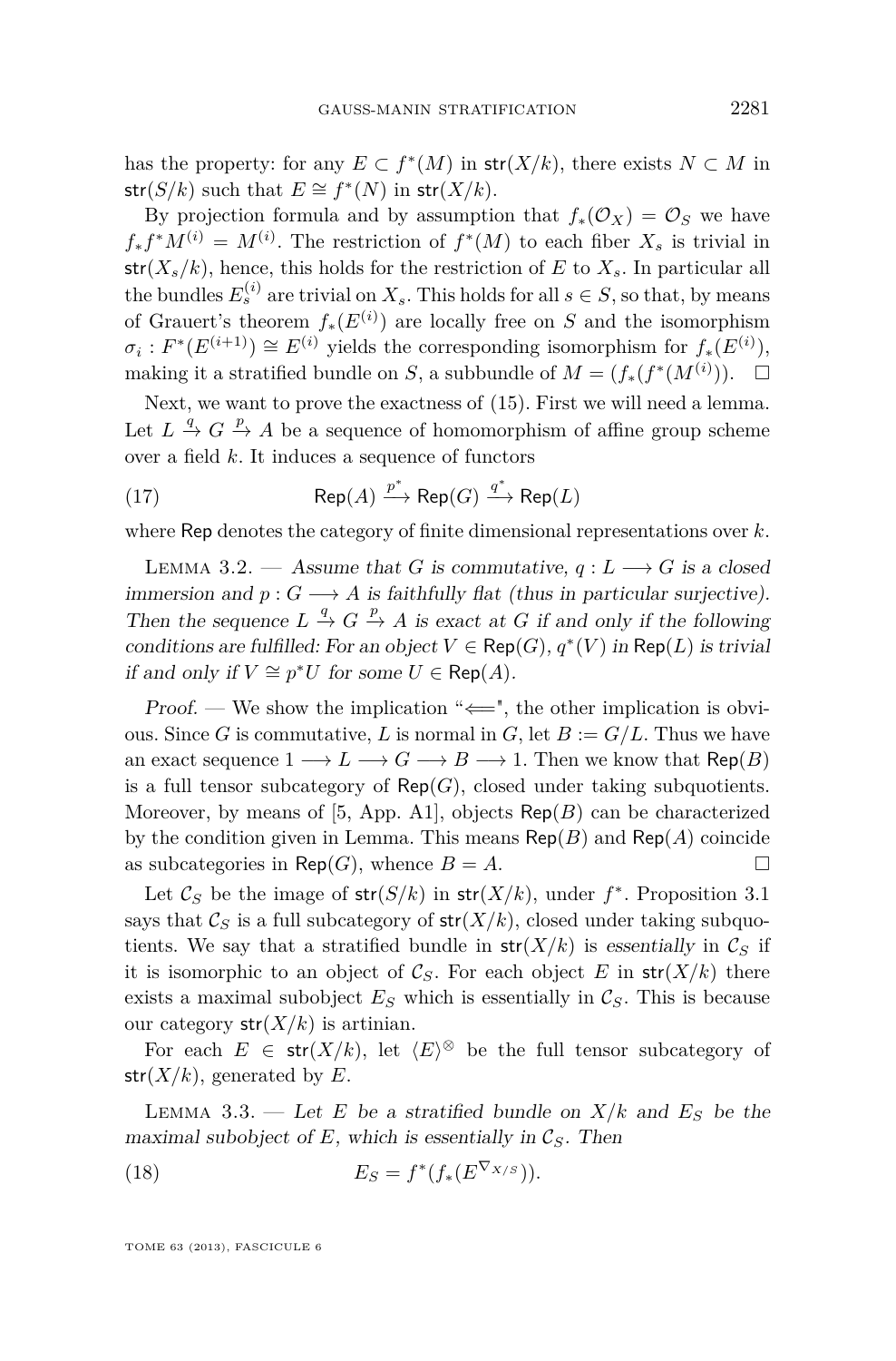Further, for any point  $s \in S(k)$ ,  $(E_S)$ <sub>s</sub> is the maximal trivial subobject of  $E_s$  in str $(X_s/k)$ .

Proof. — Assume that

 $E_S = f^*(N)$ ,  $N \in \text{str}(S/k)$ .

Then  $N = f_*(E_S)^{\nabla_{X/S}}$  hence is contained in  $f_*(E^{\nabla_{X/S}})$  as a subobject in  $\mathsf{str}(S/k)$ . Since  $f^*(f_*(E^{\nabla_{X/S}}))$  is in  $\mathcal{C}_S$ , it is contained in  $E_S = f^*(N)$ . Thus  $N = f_*(E^{\nabla_{X/S}})$ . Thus (18) is proved.

We prove the second claim. Let  $E_s^{\nabla}$  be the maximal trivial object of  $E_s$ as objects in  $str(S_s/k)$ . The natural map  $(E_S)_s \longrightarrow E_s^{\nabla} \subset E_s$  is a map of stratified bundles. Thus it suffices to show that this is an isomorphism of vector bundles.

In the notations of  $(13)$  we have, by means of  $(18)$ ,

$$
(E_S)_s = i^* f^* f_* (E^{\nabla_{X/S}}), \quad E_s^{\nabla} = f_s^* f_{s*} ((i^* E)^{\nabla_{X_s/k}}).
$$

One is led to showing that

$$
i^* f^* f_* (E^{\nabla_{X/S}}) = f_s^* f_{s*} ((i^* E)^{\nabla_{X_s/k}}).
$$

According to Proposition 2.8, on this equality  $f_*(E^{\nabla_{X/S}})$  can be replaced by  $f_*E^{(d)}$  and  $f_{s*}((i^*E)^{\nabla_{X_s/k}})$  can be replaced by  $f_{s*}(i^*E^{(d)})$  for some  $d > 0$ . Thus, it is to show:

$$
i^* f^* f_* E^{(d)} = f_s^* f_{s*} (i^* E^{(d)}).
$$

This equation can be easily obtained by projection formula:

$$
i^* f^* f_* E^{(d)} = f_s^* s^* f_*(E^{(d)})
$$
  
=  $f_s^* f_{s*} i^*(E^{(d)}).$ 

THEOREM  $3.4.$  — The sequence (15) and (16) are exact.

Proof. — The exactness of  $(15)$  follows directly from the above two lemmas. We prove the exactness of (16).

According to [5, App. A1], and Lemma 3.3 above it suffices to show that any object *W* in  $str_{solv}(X_s/k)$ , which is a quotient object of  $E_s$  for some *E* in  $str_{\text{solv}}(X/k)$ , is a subobject of some  $E'_{s}$ , where  $E'$  is another object in  $str_{\rm solv}(X/k)$ .

We first consider the case when *W* is a line bundle. The Tannaka group  $G(W)$  of W is either finite or is isomorphic to  $\mathbb{G}_m$ , depending on whether *L* is torsion (i.e. a tensor power of it is trivial) of not. Since the homotopy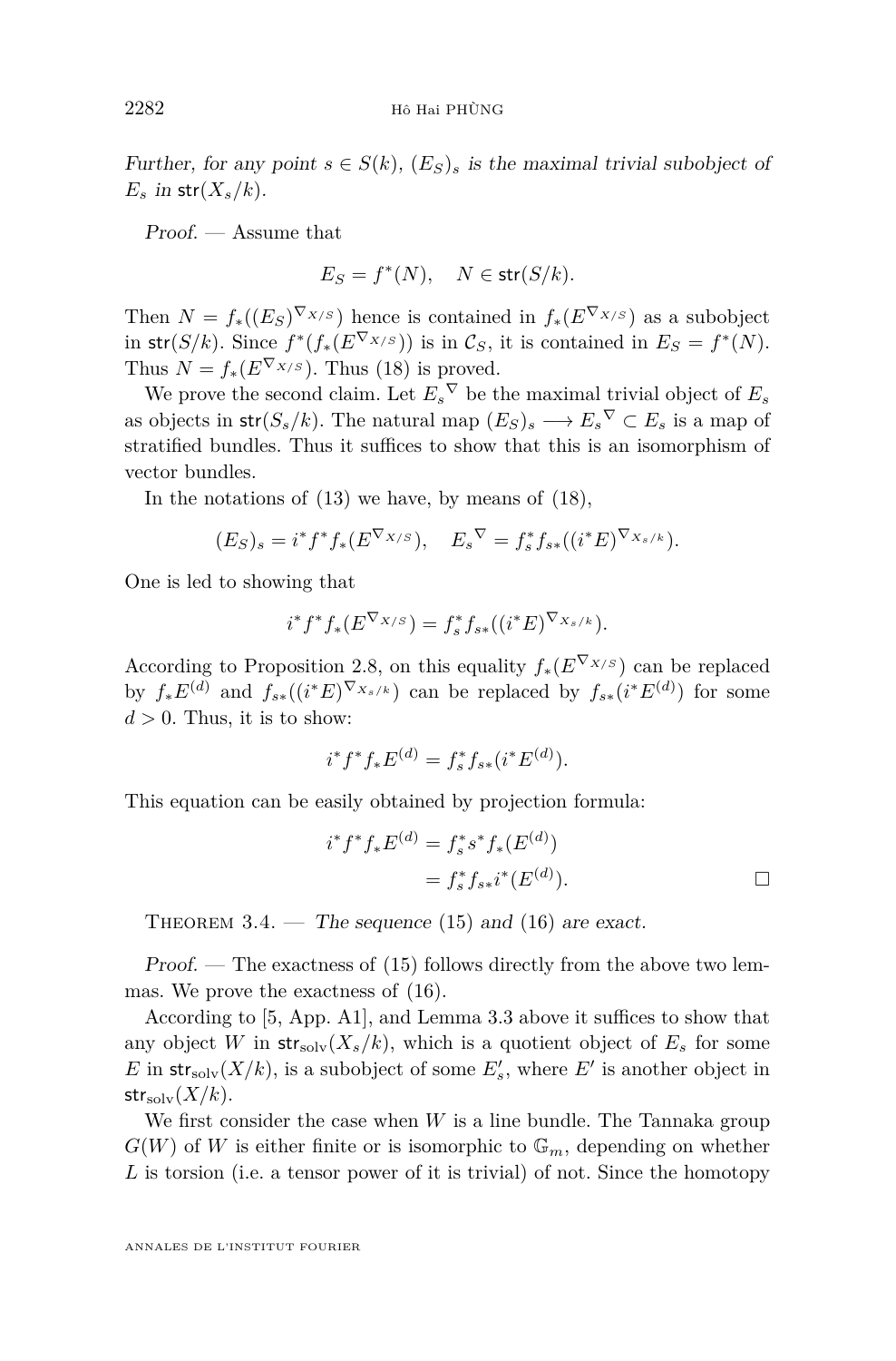exact sequence of étale fundamental groups is exact, we can assume that  $G(W)$  is  $\mathbb{G}_m$ . By assumption we have the following maps:



By going to some étale covering can assume that  $G(E)$  and  $G(E_s)$  are both connected. Hence we have the following diagram with exact sequences (which are the canonical factorization of a connected solvable group scheme as an extension of a torus by a unipotent group)

$$
1 \longrightarrow G(E_s)_u \longrightarrow G(E_s) \longrightarrow G(E_s)_t \longrightarrow 1
$$
  
\n
$$
\downarrow \qquad \qquad \downarrow \qquad \qquad \downarrow
$$
  
\n
$$
1 \longrightarrow G(E)_u \longrightarrow G(E) \longrightarrow G(E)_t \longrightarrow 1
$$

Since  $G(E)$  is connected,  $G(E)_u$  consists of all unipotent elements of  $G(E)$ , and the same holds for  $G(E_s)_u \subset G(E_s)$ . Hence the injectivity of the middle map implies the injectivity of the other maps.

Thus any representation of  $G(E_s)_t$  is a subquotient of the restriction of a representation of a  $G(E)_t$ . Since  $G(W)$  is a quotient of  $G(E_s)$ , we conclude that *W* is a subquotient of the restriction of some object in  $str_{tor}(X/k)$ . In fact, since object of  $str_{tor}(X/k)$  are direct sums of line bundles, *W* is the restriction of some line bundle in str(*X/k*).

In the general case, assume *W* has rank *r*. Then  $\bigwedge^r(W)$  is a line bundle. If *W* is a quotient of some  $E_s$  then so is  $\bigwedge^r(W)$ . But then  $\bigwedge^r(W)$  is isomorphic to some  $V_s$ . We see that  $W^* \cong W \otimes \bigwedge^r(W)^*$  is also a quotient of some restriction, hence *W* itself is a subobject of some restriction.  $\square$ 

The exactness of the sequence of the full fundamental group schemes (14) is still a question. The method presented here however allows us to handle the case of a product. In this case we have Künneth product formula for the stratified fundamental groups. This result has been proved in an implicit from by Gieseker [6, Thm. 2.4].

THEOREM 3.5. — Let  $X = Y \times_k S$ , where *Y* and *S* are smooth, connected schemes over  $k = \overline{k}$ , and *Y* is proper. Then the stratified fundamental group scheme of *X* is isomorphic to the direct product of those of *Y* and *S*. More precisely, let  $y \in Y$ ,  $s \in S$  be *k*-points, and  $x = (y, s) \in X$ . Then we have natural isomorphism

$$
\pi_{\rm str}(X,x) \cong \pi_{\rm str}(Y,y) \times \pi_{\rm str}(S,s).
$$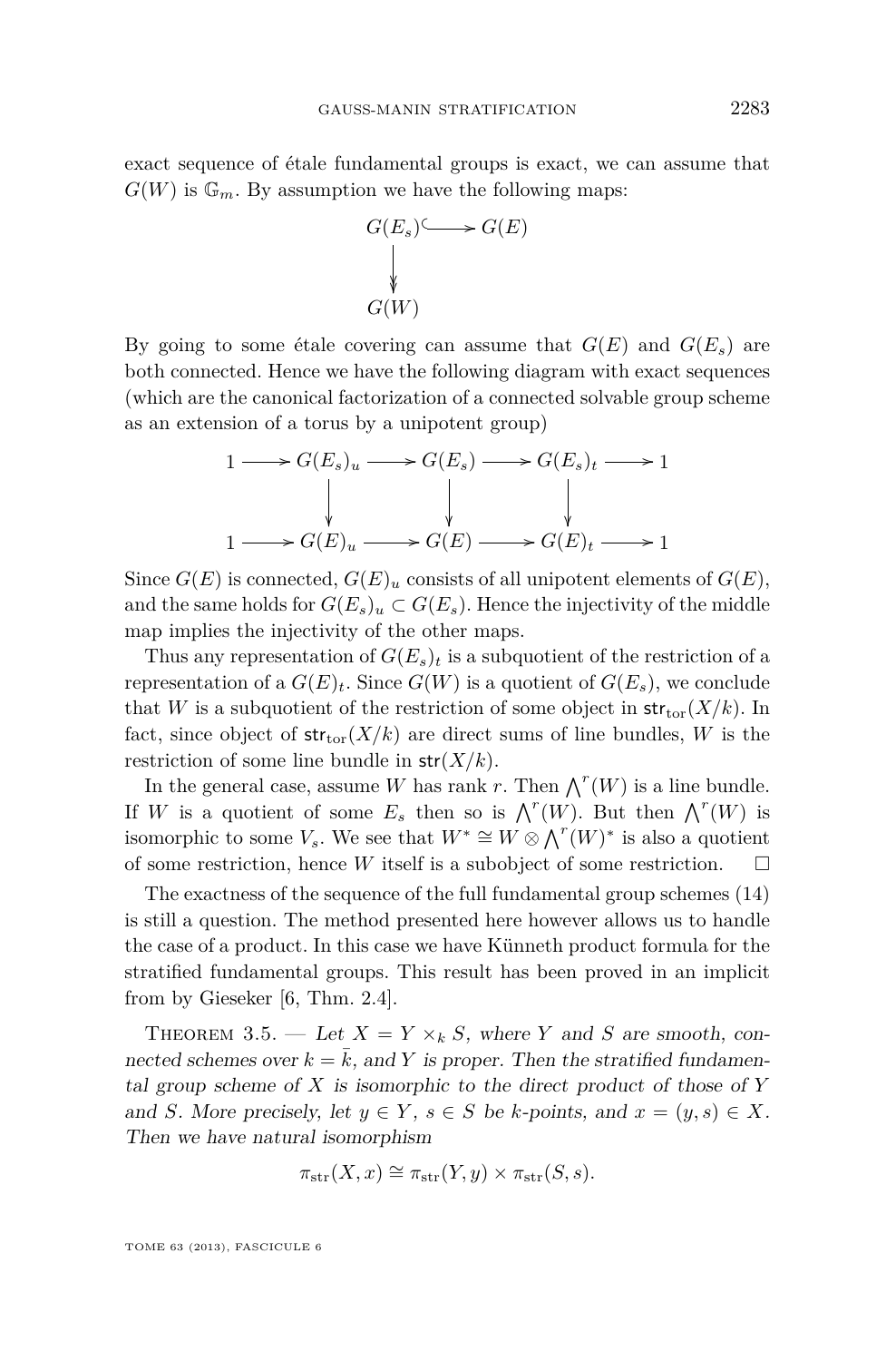Proof. — Let  $f: X \longrightarrow S$  denote the projection to *S* and let  $q: X \longrightarrow$ *Y* denote the projection to *Y*. Further the point  $s \in S$  yields a closed embedding  $i: Y = Y \times \{s\} \longrightarrow Y \times S = X$ . Consider the sequence as in  $(14)$ :

$$
1 \longrightarrow \pi_{\text{str}}(Y, y) \xrightarrow{i_*} \pi_{\text{str}}(X, x) \xrightarrow{f_*} \pi_{\text{str}}(S, s) \longrightarrow 1.
$$

We have  $g \circ i = id_{Y}$ . Hence  $i_{*}$  is an inclusion. And it remains to show that the sequence is exact.

According to [5, App. A1] it suffices to show that each stratified bundle *E* on  $Y/k$  is embeddable into the restriction to *Y* (by means of  $i^*$ ) of some stratified bundle on  $X/k$ . But we have  $E = i^*(g^*E)$  and  $g^*E$  is a stratified bundle on  $X$ .

#### **Acknowledgment**

The special thank goes to Prof. Hélène Esnault for many valuable comments and suggestions that shape this work. J.P. dos Santos also has some thoughts on the homotopy sequence of stratified fundamental group scheme. I thank him for sharing his ideas. A special thank goes to Lei Zhang for his interest in the work and very helpful discussions. In particular he has pointed out a gap in the previous version of the work. Finally I would like to thank the anonymous referee for the careful reading and helpful suggestions.

#### BIBLIOGRAPHY

- [1] P. Berthelot & A. Ogus, Notes on crystalline cohomology, Princeton Univ. Press, 1978.
- [2] P. Deligne & J. S. Milne, "Tannakian Categories", in Hodge Cycles, Motives, and Shimura Varieties, Lectures Notes in Mathematics, vol. 900, Springer-Verlag, 1981, p. 101-228.
- [3] H. ESNAULT  $&\vee$ . MEHTA, "Simply connected projective manifolds incharacteristic *p >* 0 have no nontrivial stratified bundles", Inventiones Mathematicae **181** (2010), p. 449-465.
- [4] P. H. ESNAULT, H.AND HAI, "The Gauss-Manin connection and Tannaka duality", Int. Math. Res. Not., Art. ID 93978 (2006), p. 1-35.
- [5] P. H. ESNAULT, H.AND HAI & X. SUN, "On Nori's Fundamental Group Scheme", Progress in Mathematics **265** (2007), p. 377-398.
- [6] D. Gieseker, "Flat vector bundles", Annali della Scuola Normale Superiore di Pisa (1975), no. 1, p. 1-31.
- [7] A. Grothendieck & J. Dieudonné, Éléments de Géométrie Algébrique III, (EGA 3), vol. 17, Publication Math. IHES, 1963.